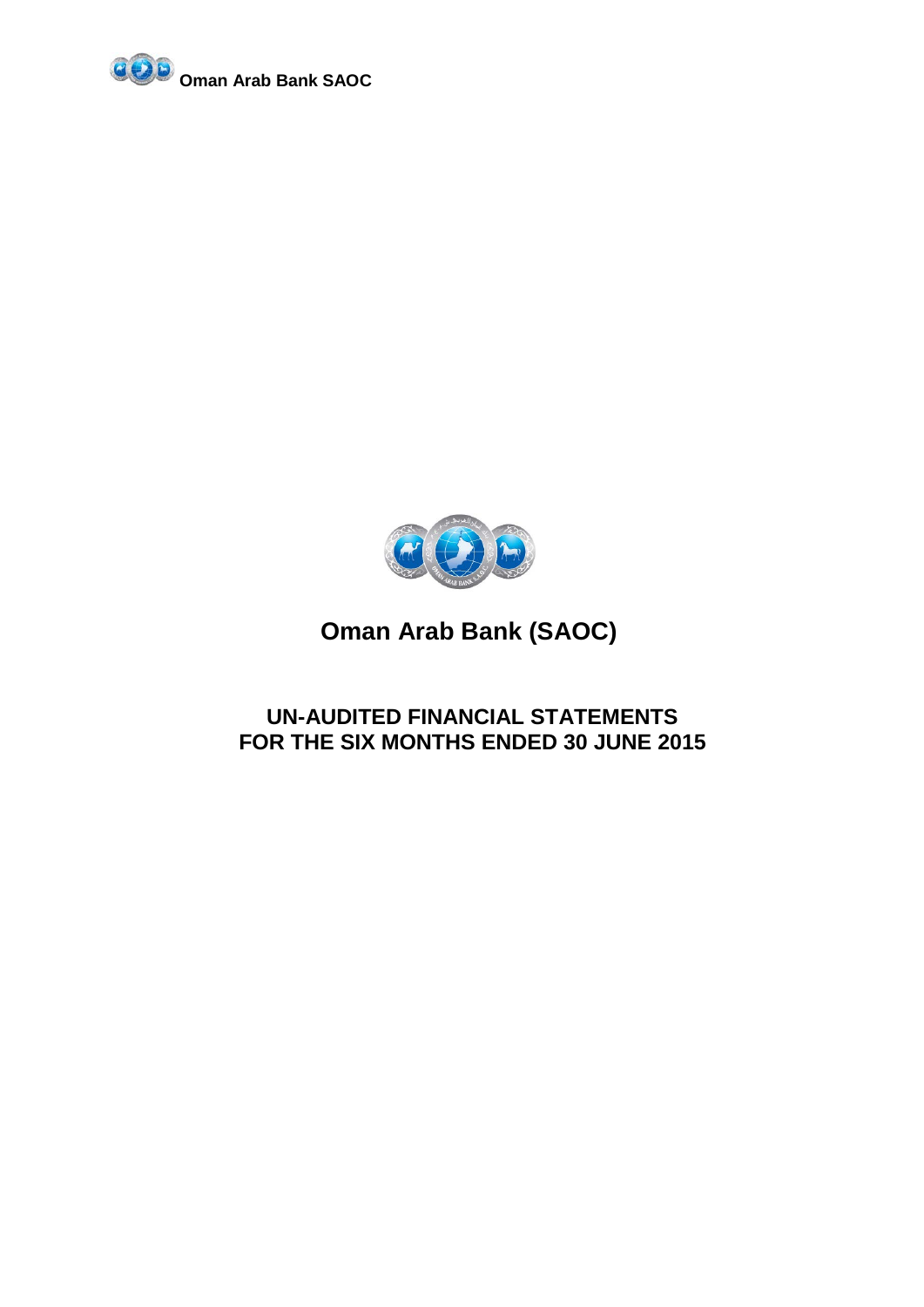

### **UN-AUDITED FINANCIAL STATEMENTS FOR THE SIX MONTHS ENDED 30 JUNE 2015**

### **Contents**

|                                          | Page     |
|------------------------------------------|----------|
| <b>Summary of Results</b>                | 2        |
| <b>Statement of Financial Position</b>   | 3        |
| <b>Statement of Income</b>               | 4        |
| <b>Statement of Changes in Equity</b>    | 5        |
| <b>Statement of Cash Flows</b>           | 6        |
| <b>Notes to the Financial Statements</b> | $7 - 26$ |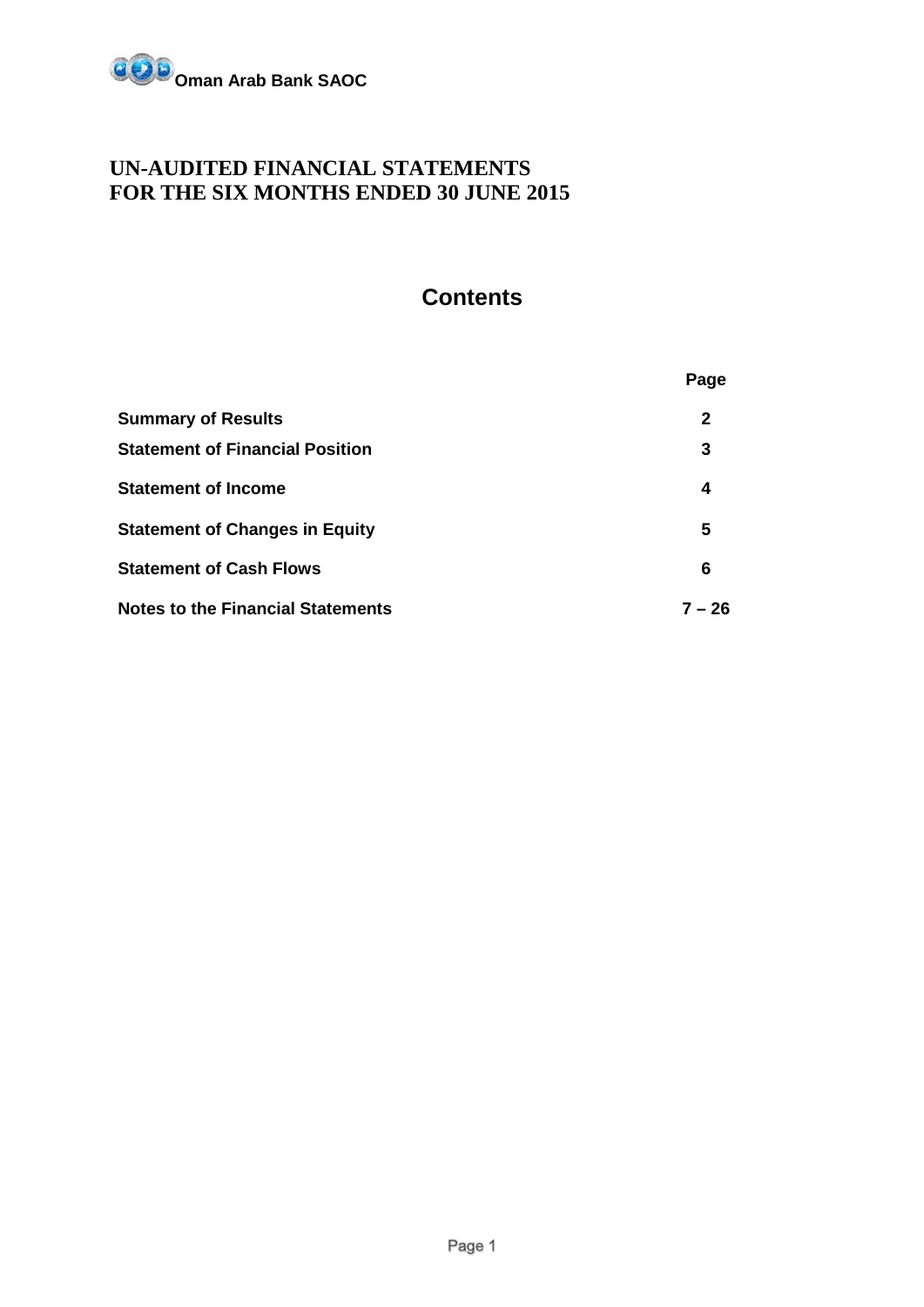### **Oman Arab Bank SAOC SUMMARY OF UN-AUDITED RESULTS AT 30 JUNE 2015**

| <b>Particulars</b>                      | 30-Jun-15<br><b>RO 000</b> | 30-Jun-14<br><b>RO 000</b> |
|-----------------------------------------|----------------------------|----------------------------|
| Net Loans and advances                  | 1,425,237                  | 1,235,971                  |
| <b>Customers' Deposits</b>              | 1,549,820                  | 1,353,694                  |
| Other assets                            | 40,615                     | 37,717                     |
| Net worth                               | 215,161                    | 200,951                    |
| Net interest income                     | 23,518                     | 21,660                     |
| Net profit for the period               | 15,871                     | 14,407                     |
| Basic earnings per share for the period | <b>OMR 0.028</b>           | OMR 0.025                  |
| Capital Adequacy Ratio                  | 13.30%                     | 15.63%                     |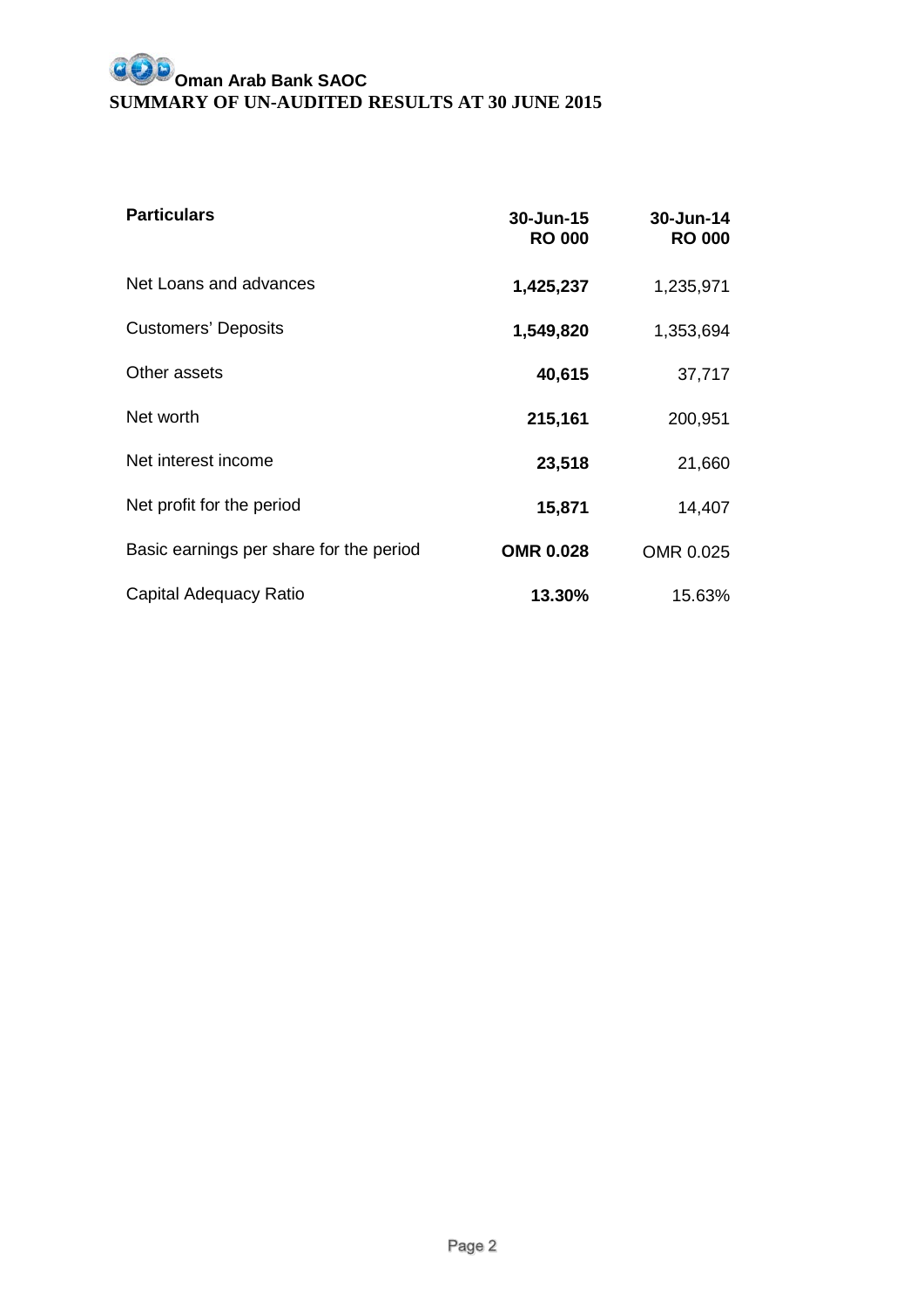### **Oman Arab Bank SAOC UN-AUDITED STATEMENT OF FINANCIAL POSITION AT 30 JUNE 2015**

|                                  | <b>Note</b>    | 30-Jun-15     | 30-Jun-14     |
|----------------------------------|----------------|---------------|---------------|
|                                  |                | <b>RO 000</b> | <b>RO 000</b> |
| <b>Assets</b>                    |                |               |               |
| Cash and balances with CBO       | 3              | 113,630       | 63,735        |
| Certificates of deposit          | 4              | 76,400        | 220,000       |
| Due from banks                   | 5              | 69,597        | 36,218        |
| Loans and advances               | 6              | 1,425,237     | 1,235,971     |
| Investments in securities        | 7              | 144,540       | 55,405        |
| Property and equipment           | 8              | 29,316        | 26,633        |
| Other assets                     | $\overline{9}$ | 40,615        | 37,717        |
| <b>Total assets</b>              |                | 1,899,335     | 1,675,679     |
| <b>Liabilities</b>               |                |               |               |
|                                  | 10             |               |               |
| Due to banks                     | 11             | 8,890         | 8,467         |
| Customers' deposits              | 12             | 1,549,820     | 1,353,694     |
| <b>Other liabilities</b>         |                | 72,955        | 60,240        |
| <b>Subordinated Bonds</b>        | 13             | 50,000        | 50,000        |
| <b>Taxation</b>                  |                | 2,507         | 2,326         |
| <b>Total liabilities</b>         |                | 1,684,174     | 1,474,727     |
| Shareholders' funds              |                |               |               |
| Share capital                    | 14             | 116,000       | 116,000       |
| Legal reserve                    | 15             | 30,467        | 27,627        |
| General reserve                  |                | 23,660        | 20,819        |
| Cumulative changes in fair value |                |               |               |
| of investments                   |                | (978)         | 756           |
| Retained earnings                |                | 16,012        | 15,749        |
| Subordinated debt reserve        |                | 30,000        | 20,000        |
| <b>Total shareholders' funds</b> |                | 215,161       | 200,951       |
| <b>Total liabilities and</b>     |                |               |               |
| shareholders' funds              |                | 1,899,335     | 1,675,679     |
| <b>Contingent liabilities</b>    | 21             | 902,291       | 900,436       |

The financial statements were approved by the board of directors on 6 July 2015 and were signed on their behalf by:

Rashad Muhammad Al Zubair **Chairman**

Amin Al-Husseini **Chief Executive Officer**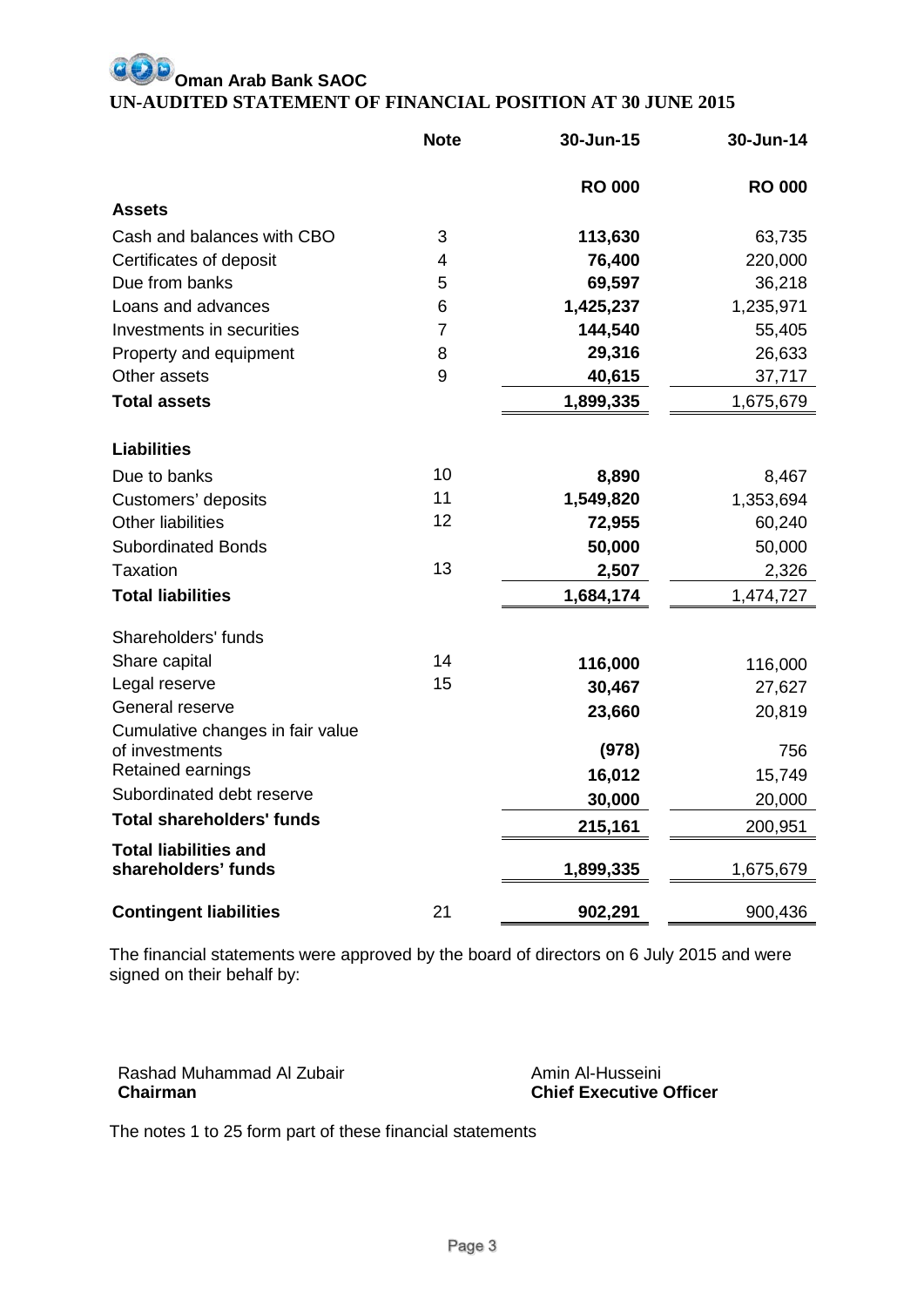### **Oman Arab Bank SAOC UN-AUDITED STATEMENT OF COMPREHENSIVE INCOME FOR THE SIX MONTHS ENDED 30 JUNE 2015**

|                                                  | <b>Note</b>     | 30-Jun-15        | 30-Jun-14        |
|--------------------------------------------------|-----------------|------------------|------------------|
|                                                  |                 | <b>RO 000</b>    | <b>RO 000</b>    |
| Interest income                                  | 16              | 30,849           | 28,240           |
| Interest expense                                 | 17              | (7, 331)         | (6,580)          |
| Net interest income                              |                 | 23,518           | 21,660           |
| Investment Income                                | 18              | 2,358            | 1,784            |
| Other operating income                           | 19              | 14,063           | 12,393           |
| <b>Total income</b>                              |                 | 39,939           | 35,837           |
| Staff expenses                                   |                 | (12, 172)        | (11, 441)        |
| Other operating expenses                         |                 | (5, 911)         | (5,680)          |
| Depreciation                                     | 8               | (1,653)          | (1, 267)         |
| <b>Operating expenses</b>                        |                 | (19,736)         | (18, 388)        |
| <b>Operating profit</b>                          |                 | 20,203           | 17,449           |
| Allowance for loan impairment                    | $6\phantom{1}6$ | (5,091)          | (5, 499)         |
| <b>Impairment Provisions AFS</b>                 |                 | (309)            |                  |
| Recoveries from allowance for loan impairment    |                 | 3,244            | 4,512            |
| Profit before tax                                |                 | 18,047           | 16,462           |
| <b>Taxation</b>                                  | 13              | (2, 176)         | (2,055)          |
| Net profit for the period                        |                 | 15,871           | 14,407           |
| Other comprehensive income                       |                 |                  |                  |
| Changes in fair value of investments             |                 | 351              | (608)            |
| <b>Total Comprehensive Income for the period</b> |                 | 16,222           | 13,799           |
| <b>Basic Earnings per share (annualised)</b>     | 22              | <b>OMR 0.028</b> | <b>OMR 0.025</b> |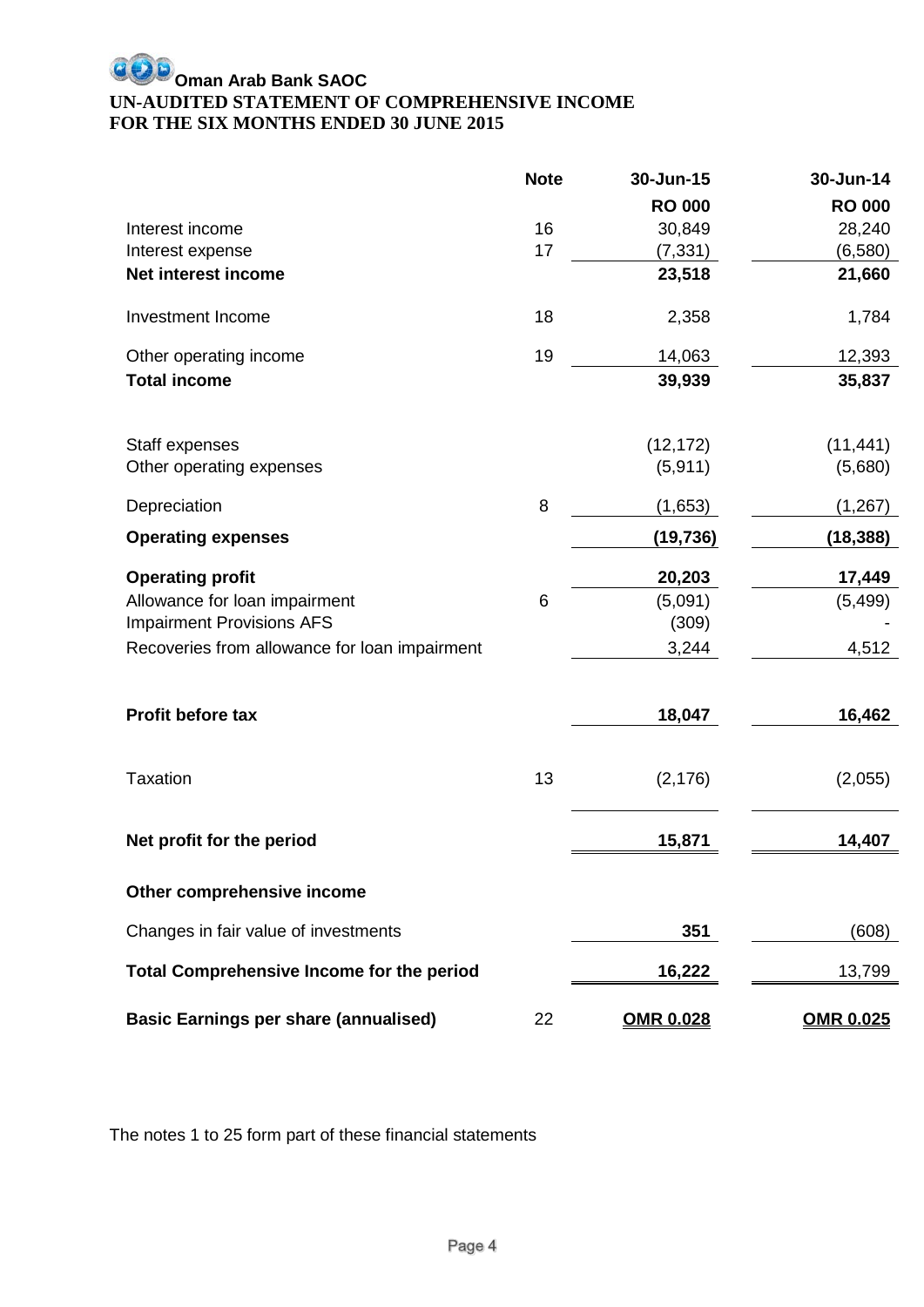

#### **UNAUDITED STATEMENT OF CHANGES IN EQUITY FOR THE SIX MONTHS ENDED 30 JUNE 2015**

|                                                          | <b>Share</b><br>capital | Legal<br>reserve | General<br>reserve | <b>Subordinated</b><br>Debt reserve | <b>Proposed</b><br>Cash<br>dividends | <b>Retained</b><br>earnings | <b>Cumulative</b><br>changes in<br>fair value | <b>Total</b>   |
|----------------------------------------------------------|-------------------------|------------------|--------------------|-------------------------------------|--------------------------------------|-----------------------------|-----------------------------------------------|----------------|
|                                                          | <b>RO '000</b>          | <b>RO '000</b>   | <b>RO '000</b>     | <b>RO '000</b>                      | <b>RO '000</b>                       | <b>RO '000</b>              | <b>RO '000</b>                                | <b>RO '000</b> |
| <b>Balance at 1-Jan-14</b>                               | 116,000                 | 27,627           | 20,819             | 20,000                              | 11,600                               | 1,342                       | 1,364                                         | 198,752        |
| Dividends paid                                           |                         |                  |                    |                                     | (11,600)                             |                             |                                               | (11,600)       |
| Change in fair value of<br>investment available for sale |                         |                  |                    |                                     |                                      |                             |                                               |                |
| (refer to note 7)                                        |                         |                  |                    |                                     |                                      |                             | (608)                                         | (608)          |
| Net profit                                               |                         |                  |                    |                                     |                                      | 14,407                      |                                               | 14,407         |
| Transfer to share capital                                |                         |                  |                    |                                     |                                      |                             |                                               |                |
| Balance at 30-June-2014                                  | 116,000                 | 27,627           | 20,819             | 20,000                              |                                      | 15,749                      | <u>756</u>                                    | 200,951        |
| <b>Balance at 1-Jan-15</b>                               | 116,000                 | 30,467           | 23,659             | 30,000                              | 13,920                               | 142                         | (1, 329)                                      | 212,859        |
| Dividends paid                                           |                         |                  |                    |                                     | (13,920)                             |                             |                                               | (13,920)       |
| Change in fair value of<br>investment available for sale |                         |                  |                    |                                     |                                      |                             |                                               |                |
| (refer to note 7)                                        |                         |                  |                    |                                     |                                      |                             | 351                                           | 351            |
| Net profit                                               |                         |                  |                    |                                     |                                      | 15,871                      |                                               | 15,871         |
| Balance at 30-June-15                                    | <u> 116,000</u>         | 30,467           | <u>23,659</u>      | 30,000                              |                                      | 16,013                      | (978)                                         | 215,161        |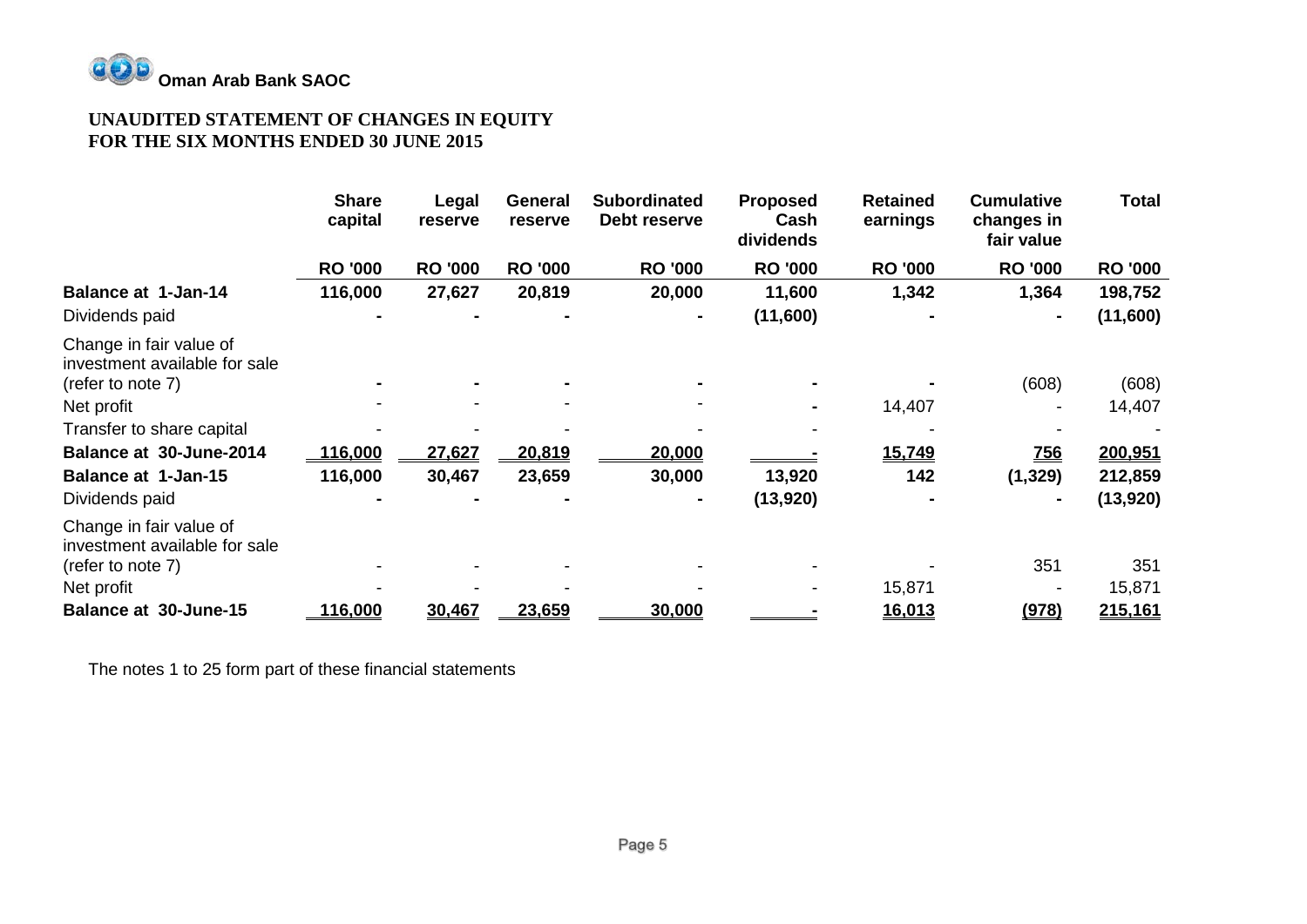### **Oman Arab Bank SAOC UN-AUDITED STATEMENT OF CASH FLOWS FOR THE SIX MONTHS ENDED 30 JUNE 2015**

|                                                                           | 30-Jun-15     | 30-Jun-14       |
|---------------------------------------------------------------------------|---------------|-----------------|
| <b>Operating activities</b>                                               | <b>RO 000</b> | RO 000          |
| Profit before taxation                                                    | 18,046        | 16,462          |
| Adjustments:                                                              |               |                 |
| Depreciation                                                              | 1,653         | 1,267           |
| Allowance for loan impairment                                             | 5,091         | 5,499           |
| Recoveries /release from allowance for loan impairment                    | (3,244)       | (4, 512)        |
| Allowance for impairment in AFS investment                                | 309           |                 |
| Profit on sale of fixed assets                                            | (23)          | (23)            |
| Loss on sale of fixed assets                                              | 2             |                 |
| Income from investments held-to-maturity                                  | (576)         | (391)           |
| Changes in fair value of investments at fair value through profit or loss |               |                 |
|                                                                           | (423)         | (82)            |
| Cash flows from Operating profit before changes in operating assets       |               |                 |
| & liabilities                                                             | 20,835        | 18,220          |
| Net changes in:                                                           |               |                 |
| Loans and advances                                                        | (167, 248)    | (160, 666)      |
| Financial assets at fair value through profit or loss                     | 598           | 759             |
| Other assets                                                              | 3,180         | (5,737)         |
| Customers' deposits                                                       | 81,507        | 204,541         |
| Other liabilities                                                         | (3, 742)      | 9,351           |
| Cash from (used in) operating activities                                  | (64, 870)     | 66,468          |
| <b>Tax paid</b>                                                           | (3,905)       | (3,421)         |
| Net cash from (used in) operating activities                              | (68, 775)     | 63,047          |
| <b>Investing activities</b>                                               |               |                 |
| Purchase of property & equipment                                          | (1,660)       | (1, 102)        |
| Proceeds from sale of property & equipment                                | 34            | 33              |
| Purchase of held-to-maturity investments                                  | (72, 614)     |                 |
| Purchase of investments available-for-sale                                | (18, 664)     | (23, 595)       |
| Proceeds from sale of investments available-for-sale                      | 21,497        | 20,208          |
| Sale or maturities of investments held-to-maturity                        |               | 135             |
| Income from investments held- to- maturity                                | 576           | 391             |
| Net cash (used in) investing activities                                   | (70, 831)     | (3,930)         |
| <b>Financing activities</b>                                               |               |                 |
| Dividends paid                                                            | (13,920)      | (11,600)        |
| Net cash (used in) financing activities                                   | (13,920)      | (11,600)        |
| Net increase/(decrease) in cash and cash equivalents                      | (153, 526)    | 47,517          |
| Cash and cash equivalents at beginning of period                          | 403,763       | 263,469         |
| Cash and cash equivalents at end of period                                | 250,237       | 310,986         |
| Cash and cash equivalents comprise:                                       |               |                 |
| Cash and balances with Central Bank of Oman                               | 113,630       | 63,735          |
| <b>Less restricted deposits</b>                                           | (500)         | (500)           |
| Net Cash and balances with Central Bank of Oman                           | 113,130       | 63,235          |
| Deposits with Banks                                                       | 69,086        | 35,961          |
| Less: Due to banks                                                        | (8,379)       | (8,210)         |
| Certificates of deposit                                                   | <u>76,400</u> | <u> 220,000</u> |
| Cash and cash equivalents at end of period                                | 250,237       | 310,986         |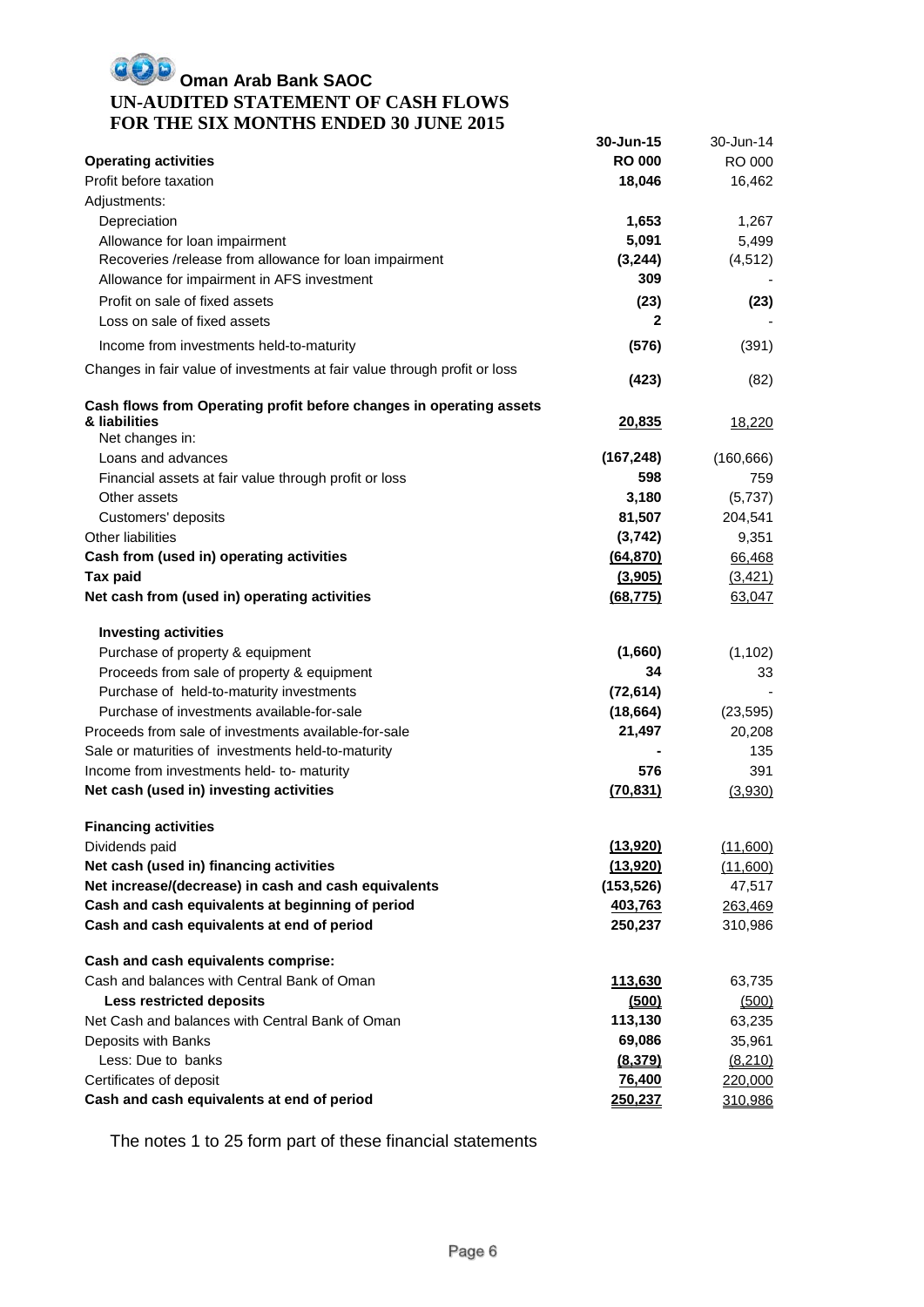#### **NOTES TO THE UN-AUDITED FINANCIAL STATEMENTS FOR THE SIX MONTHS ENDED 30 JUNE 2015**

#### **1 Legal status and principal activities**

Oman Arab Bank SAOC (the Bank) was incorporated in the Sultanate of Oman on 1 October 1984 as a closed joint stock company. It is principally engaged in commercial and investment banking activities through a network of branches in the Sultanate of Oman. The registered head office of the Bank is at Muttrah Business District, PO Box 2010, Ruwi, Postal Code 112, Sultanate of Oman.

The Bank has a management agreement with Arab Bank Plc Jordan, which owns 49% of the Bank's share capital. In accordance with the terms of the management agreement, Arab Bank Plc Jordan provides banking related technical assistance and other management services, including the secondment of managerial staff. The bank employed 1,242 staff as at 30 June 2015 (30 June 2014: 1,161)

#### **2 PRINCIPAL ACCOUNTING POLICIES**

These financial statements have been prepared in accordance with International Financial Reporting Standards ("IFRS"), the requirements of the Commercial Companies Law of 1974, as amended and the disclosure requirements of the Central Bank of Oman.

#### *Basis of preparation*

The financial statements are prepared under the historical cost convention, as modified by the revaluation of investment securities, financial assets and financial liabilities at fair value through profit or loss and all derivative contracts.

#### *Financial assets*

The Bank classifies its financial assets in the following categories: financial assets at fair value through profit or loss, available for sale investments, loans and advances and held-to-maturity investments. Management determines the classification of its investments at initial recognition.

#### *Financial assets at fair value through profit or loss*

Financial assets at fair value through profit or loss comprise financial securities held for trading which are acquired principally for the purpose of selling in the short-term and instruments so designated by management upon inception. Financial assets at fair value through profit or loss are initially recognised at fair value and transaction costs are expensed in the income statement. Unrealised gains or losses arising from changes in fair value are included in the income statement in the period in which they arise. Derivatives are also categorised as held for trading unless they are designated as hedging instruments.

#### *Loans and advances*

Loans and receivables are non-derivative financial assets with fixed or determinable repayments that are not quoted in an active market. They arise when the Bank provides money directly to a debtor with no intention of trading the receivable. Loans and receivables are recognised when cash is advanced to customers and are carried at amortised cost using the effective interest method.

#### *Available for sale investments*

Available for sale investments are that non-derivative financial assets that are either designated in this category or not classified in any other categories of investment. Available for sale financial assets are initially recognised at fair value including transaction costs. Subsequently these assets are carried at fair value. The changes in fair value are recognised in equity. When assets classified as available for sale are sold or impaired, the accumulated fair value changes recognised in equity are included in the income statement as gains and losses from investments.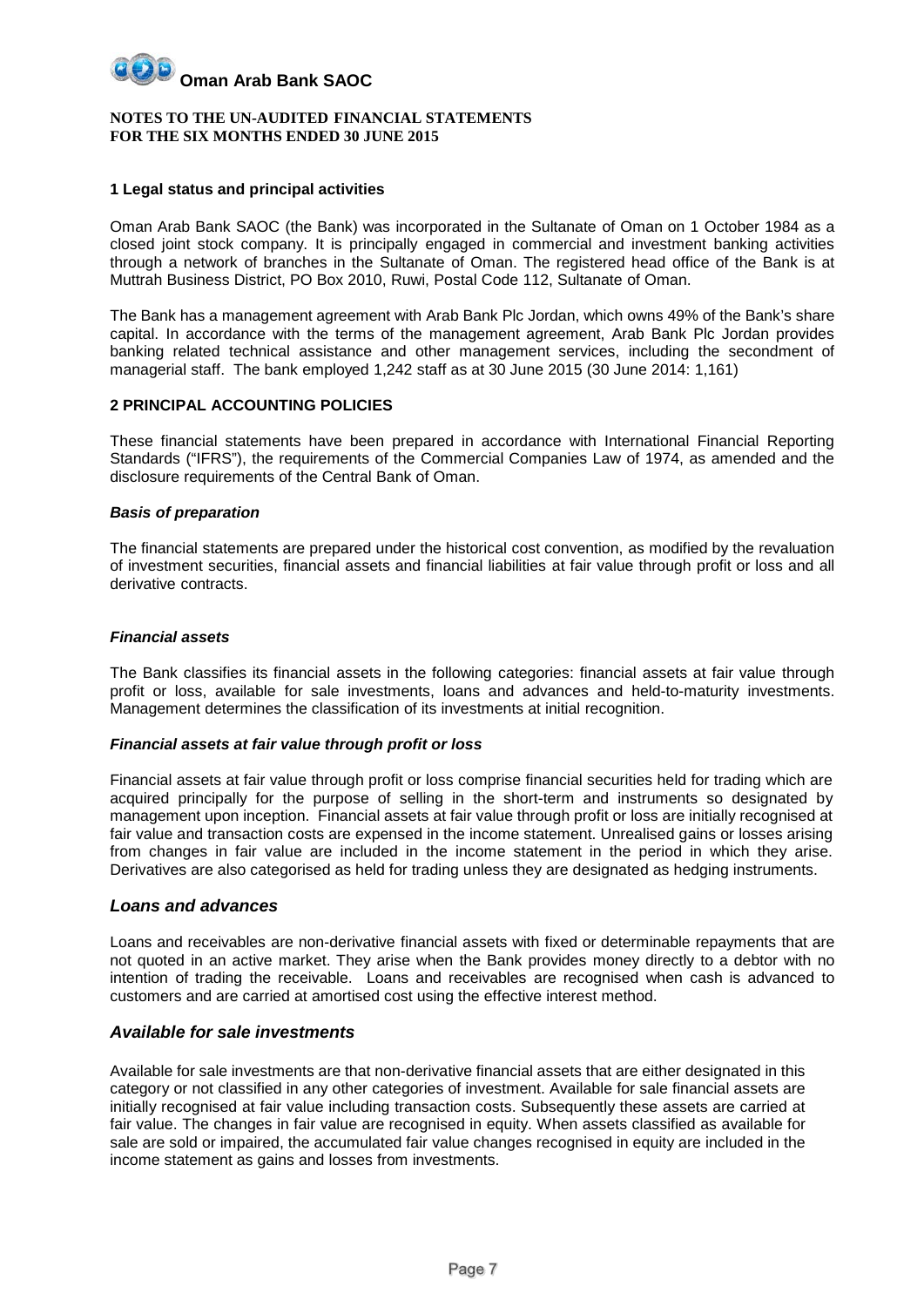#### **NOTES TO THE UN-AUDITED FINANCIAL STATEMENTS FOR THE SIX MONTHS ENDED 30 JUNE 2015**

#### **2 PRINCIPAL ACCOUNTING POLICIES (continued)**

#### *Held-to-maturity investments*

Held to maturity investments are non-derivative financial assets with fixed or determinable payments and fixed maturities that the Bank's management has the positive intention and ability to hold to maturity. Were the Bank to sell other than an insignificant amount of held-to-maturity assets, the entire category would be tainted and reclassified as available-for-sale. Held to maturity investments are carried at amortised cost using the effective interest method.

#### *Fair value measurement principles*

The fair value of financial instruments is based on their quoted market bid price at the balance sheet date without any deduction for transaction costs. If a quoted market price is not available, the fair value of the instrument is estimated based on discounted cash flow and other valuation techniques.

Where discounted cash flow techniques are used, estimated future cash flows are based on management's best estimates and the discount rate is a market related rate at the balance sheet date for an instrument with similar terms and conditions.

The fair value of derivatives that are not exchange-traded is estimated at the amount that the Bank would receive or pay to terminate the contract at the balance sheet date taking into account current market conditions and the current creditworthiness of the counter-parties.

#### *Derecognition*

Financial assets are derecognised when the right to receive cash from the financial asset has expired or when the Bank has transferred substantially all risks and rewards of ownership. Financial liabilities are derecognised when the liability is extinguished.

#### *Impairment of financial assets*

#### **(a) Assets carried at amortised cost**

The Bank assesses at each balance sheet date whether there is objective evidence that a financial asset or group of financial assets is impaired. A financial asset or a group of financial assets is impaired and an impairment loss is incurred if, and only if, there is objective evidence of impairment as a result of one or more events that occurred after the initial recognition of the asset (a 'loss event') and that loss event (or events) has an impact on the estimated future cash flows of the financial asset or group of financial assets that can be reliably estimated. Objective evidence that a financial asset or group of assets is impaired includes observable data that comes to the attention of the Bank about the following loss events:

- significant financial difficulty of the issuer or obligor;
- a breach of contract, such as a default or delinquency in interest or principal payments;
- the Bank granting to the borrower, for economic or legal reasons relating to the borrower's financial difficulty, a concession that the lender would not otherwise consider;
- it becoming probable that the borrower will enter bankruptcy or other financial reorganisation;
- the disappearance of an active market for that financial asset because of financial difficulties;
- observable data indicating that there is a measurable decrease in the estimated future cash flows from a group of financial assets since the initial recognition of those assets, although the decrease cannot yet be identified with the individual financial assets in the group, including adverse changes in the payment status of borrowers in the Bank, or national or local economic conditions that correlate with defaults on the assets in the Bank; or
- Any other guidelines issued by the Central Bank of Oman.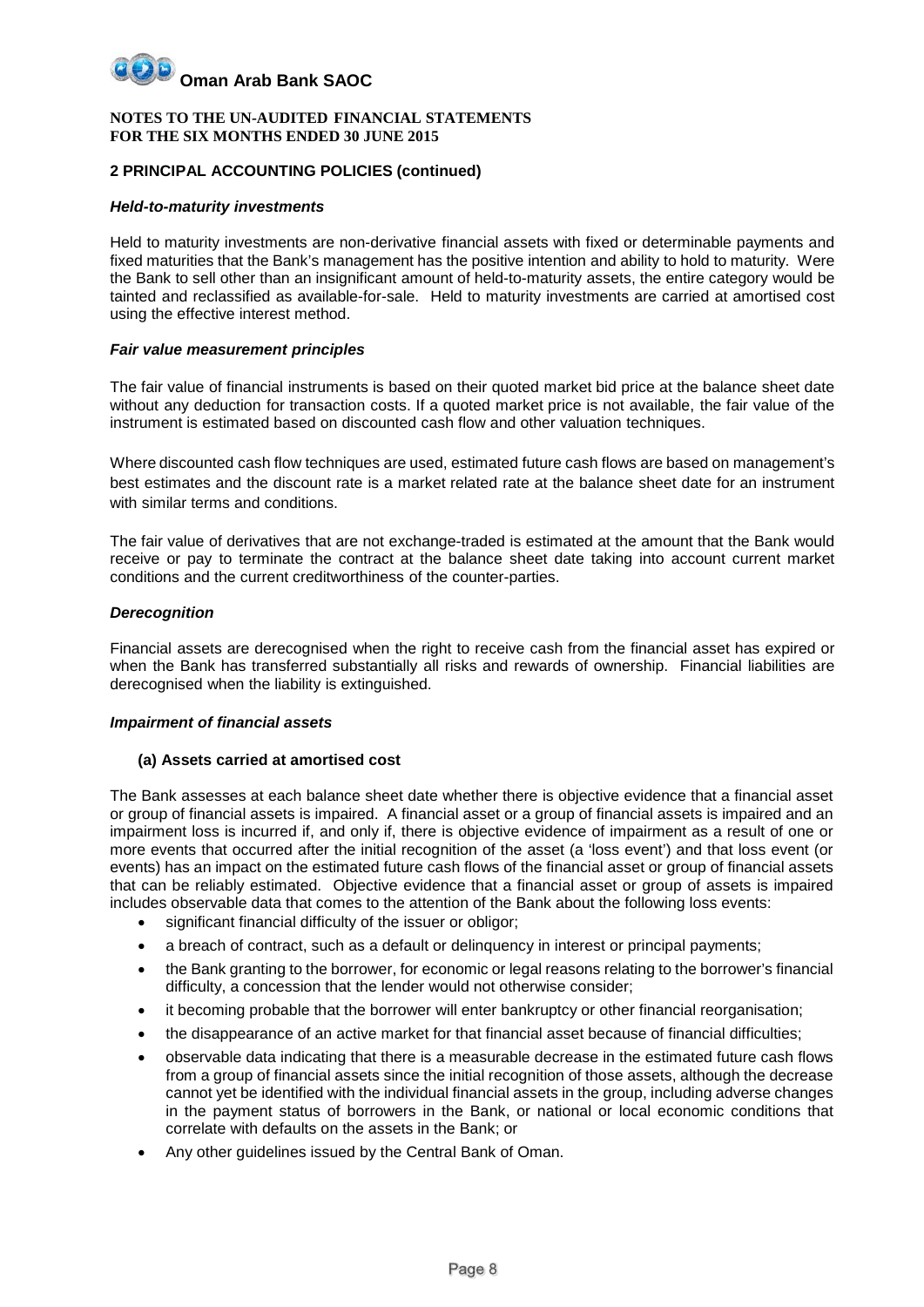#### **NOTES TO THE UN-AUDITED FINANCIAL STATEMENTS FOR THE SIX MONTHS ENDED 30 JUNE 2015**

#### **2 PRINCIPAL ACCOUNTING POLICIES (continued)**

The Bank first assesses whether objective evidence of impairment exists individually for financial assets that are individually significant, and individually or collectively for financial assets that are not individually significant. If the Bank determines that no objective evidence of impairment exists for an individually assessed financial asset, whether significant or not, it includes the asset in a group of financial assets with similar credit risk characteristics and collectively assesses them for impairment. Assets that are individually assessed for impairment and for which an impairment loss is or continues to be recognised are not included in a collective assessment of impairment.

If there is objective evidence that an impairment loss on loans and receivables or held-to-maturity investments carried at amortised cost has been incurred, the amount of the loss is measured as the difference between the asset's carrying amount and the present value of estimated future cash flows (excluding future credit losses that have not been incurred) discounted at the financial asset's original effective interest rate. The carrying amount of the asset is reduced through the use of an allowance account and the amount of the loss is recognised in the income statement.

The calculation of the present value of the estimated future cash flows of a collateralised financial asset reflects the cash flows that may result from foreclosure less costs for obtaining and selling the collateral, whether or not foreclosure is probable.

When a loan is uncollectible, it is written off against the related provision for loan impairment. Such loans are written off after all the necessary procedures have been completed and the amount of the loss has been determined. Subsequent recoveries of amounts previously written off decrease the amount of the provision for loan impairment in the income statement.

If, in a subsequent period, the amount of the impairment loss decreases and the decrease can be related objectively to an event occurring after the impairment was recognised, the previously recognised impairment loss is reversed by adjusting the allowance account. The amount of the reversal is recognised in the income statement.

#### **(b) Renegotiated loans**

Loans that are either subject to collective impairment assessment or individually significant and whose terms have been renegotiated are no longer considered to be past due but are treated as new loans. In subsequent years, the asset is considered to be past due and disclosed only if renegotiated.

#### *Fiduciary assets*

Assets held in trust or in a fiduciary capacity are not treated as assets of the Bank and accordingly are not included in these financial statements.

#### *Offsetting*

Financial assets and financial liabilities are offset and the net amount reported in the balance sheet only when there is a legally enforceable right to set off the recognised amounts and the Bank intends to either settle on a net basis, or to realise the asset and settle the liability simultaneously.

#### *Trade and settlement date accounting*

All regular way purchases and sales of financial assets are recognised on the trade date, i.e. the date that the entity commits to purchase the asset. Regular way purchases or sales are purchases or sales of financial assets that require delivery of assets within the time frame generally established by regulation or convention in the market place.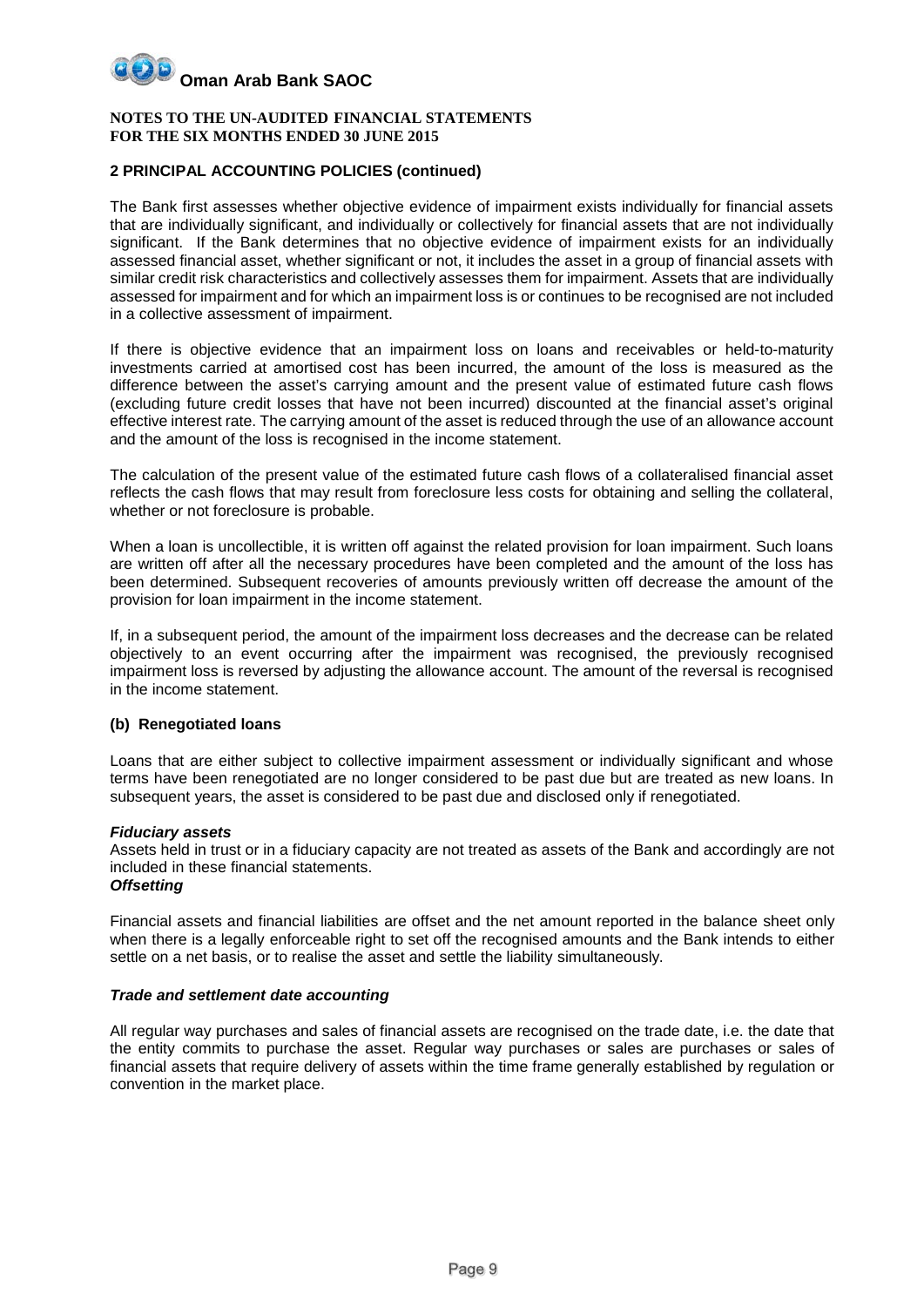#### **NOTES TO THE UN-AUDITED FINANCIAL STATEMENTS FOR THE SIX MONTHS ENDED 30 JUNE 2015**

#### **2 PRINCIPAL ACCOUNTING POLICIES (continued)**

#### *Property and equipment*

Property and equipment are initially recorded at cost and are subsequently carried at cost less accumulated depreciation and accumulated impairment losses. The carrying amounts are reviewed at each balance sheet date to assess whether they are recorded in excess of their recoverable amount, and where carrying values exceed this recoverable amount, assets are written down to their recoverable amount. Depreciation is calculated so as to write off the cost of property and equipment, other than freehold land and capital work in progress, using the straight-line basis over the estimated useful lives, as follows:

| Freehold property                 | 25 years |
|-----------------------------------|----------|
| Equipment, furniture and fixtures | 5 years  |
| Motor vehicles                    | 5 years  |

Gains and losses on disposal of property and equipment are determined by reference to their carrying amount and are taken into account in determining operating profit. Repairs and renewals are charged to the income statement when the expense is incurred. Subsequent expenditure is capitalised only when it increases the future economic benefits embodied in the item of property and equipment. All other expenditure is recognised in the income statement as an expense as incurred.

#### *Borrowings*

Borrowings are recognised initially at fair value, being their issue proceeds (fair value of consideration received) net of transaction costs incurred. Borrowings are subsequently stated at amortised cost; any difference between proceeds net of transaction costs and the redemption value is recognised in the income statement over the period of the borrowings using the effective interest method.

#### *Employee Terminal Benefits*

End of service benefits are accrued in accordance with the terms of employment of the Bank's employees at the balance sheet date, having regard to the requirements of the Oman Labour Law 2003. Employee entitlements to annual leave and leave passage are recognised when they accrue to employees and an accrual is made for the estimated liability arising as a result of services rendered by employees up to the balance sheet date. These accruals are included in liabilities.

Contributions to a defined contribution retirement plan for Omani employees in accordance with the Omani Social Insurance Law 1991, are recognised as an expense in the income statement as incurred.

#### *Taxation*

Income tax on the profit or loss for the year comprises current and deferred tax. Income tax is recognised in the income statement except to the extent that it relates to items recognised directly to equity, in which case it is recognised in equity.

Current tax is the expected tax payable on the taxable income for the year, using tax rates enacted or substantially enacted at the balance sheet date, and any adjustment to tax payable in respect of previous years.

Deferred tax is calculated using the balance sheet liability method, providing for temporary differences between the carrying amounts of assets and liabilities for financial reporting purposes and the amounts used for taxation purposes. The amount of deferred tax provided is based on the expected manner of realisation or settlement of the carrying amount of assets and liabilities, using tax rates enacted or substantially enacted at the balance sheet date.

A deferred tax asset is recognised only to the extent that it is probable that future taxable profits will be available against which the asset can be utilised. Deferred tax assets are reduced to the extent that it is no longer probable that the related tax benefit will be realised.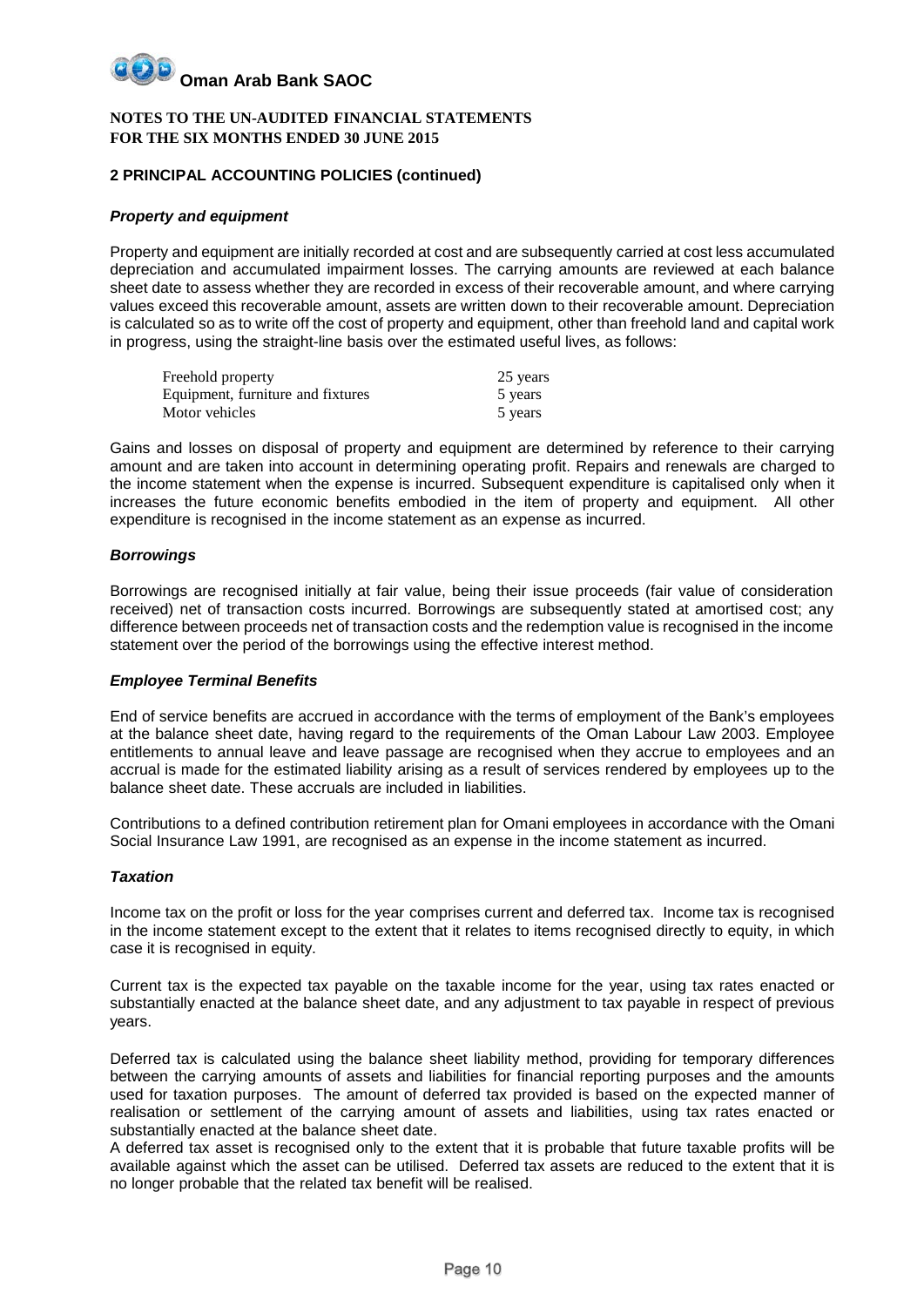#### **NOTES TO THE UN-AUDITED FINANCIAL STATEMENTS FOR THE SIX MONTHS ENDED 30 JUNE 2015**

#### **2 PRINCIPAL ACCOUNTING POLICIES (continued)**

#### *Foreign currencies*

#### **(a) Functional and presentation currency**

Items included in the financial statements of the Bank are measured and presented in Rial Omani being the currency of the primary economic environment in which the Bank operates.

#### **(b) Transactions and balances**

Transactions in foreign currencies are translated into Rial Omani and recorded at the foreign exchange rate ruling at the date of the transaction. Monetary assets and liabilities denominated in foreign currencies, which are stated at historical cost, are translated into Rial Omani at the foreign exchange rate ruling at the balance sheet date. Foreign exchange differences arising on translation are recognised in the income statement. Non-monetary assets and liabilities denominated in foreign currencies, which are stated at historical cost, are translated into Rial Omani at the foreign exchange rate ruling at the date of the transaction.

#### *Interest income and expense*

Interest income and expense are recognised in the income statement for all instruments measured at amortised cost using the effective interest method.

The effective interest method is a method of calculating the amortised cost of a financial asset or a financial liability and of allocating the interest income or interest expense over the relevant period. The effective interest rate is the rate that exactly discounts estimated future cash payments or receipts through the expected life of the financial instrument or, when appropriate, a shorter period to the net carrying amount of the financial asset or financial liability. When calculating the effective interest rate, the Bank estimates cash flows considering all contractual terms of the financial instrument (for example, prepayment options) but does not consider future credit losses. The calculation includes all fees and points paid or received between parties to the contract that are an integral part of the effective interest rate, transaction costs and all other premiums or discounts.

Once a financial asset or a group of similar financial assets has been written down as a result of an impairment loss, interest income is recognised using the rate of interest used to discount the future cash flows for the purpose of measuring the impairment loss.

#### *Fee and commission income*

Fees and commissions are generally recognised on an accrual basis when the service has been provided. Loan commitment fees for loans that are likely to be drawn down are deferred (together with related direct costs) and recognised as an adjustment to the effective interest rate on the loan. Loan syndication fees are recognised as revenue when the syndication has been completed and the Bank retained no part of the loan package for itself or retained a part at the same effective interest rate for the other participants. Portfolio and other management advisory and service fees are recognised based on the applicable service contracts, usually on a time-apportionment basis. Asset management fees related to investment funds are recognised rateably over the period the service is provided. The same principle is applied for custody services that are continuously provided over an extended period of time.

#### *Provisions*

A provision is recognised in the balance sheet when the Bank has a legal or constructive obligation as a result of a past event, and it is probable that an outflow of economic benefits will be required to settle the obligation and the amount has been reliably estimated. If the effect is material, provisions are determined by discounting the expected future cash flows at a rate that reflects current market assessments of the time value of money and, where appropriate, the risks specific to the liability.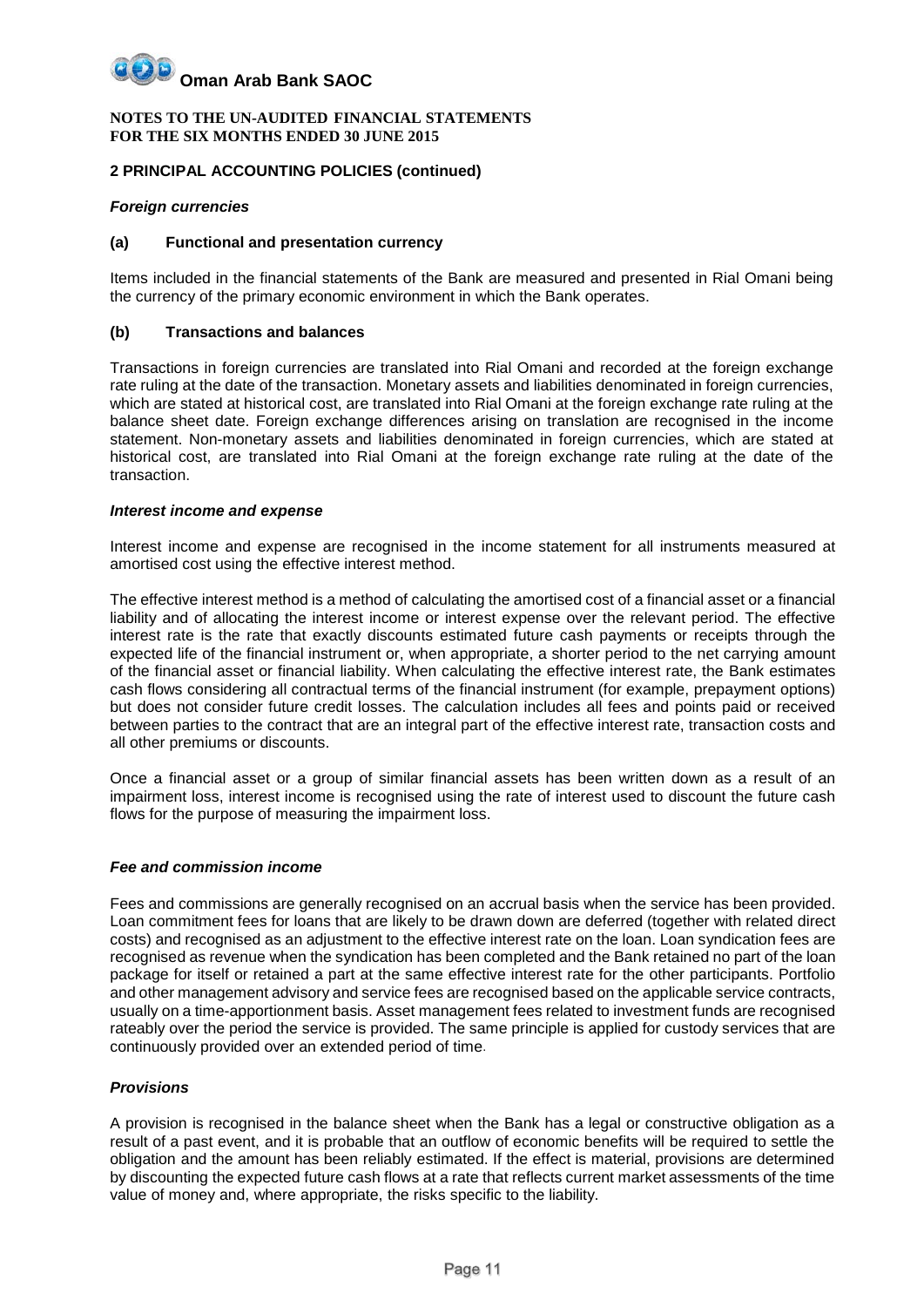#### **NOTES TO THE UN-AUDITED FINANCIAL STATEMENTS FOR THE SIX MONTHS ENDED 30 JUNE 2015**

#### **2 PRINCIPAL ACCOUNTING POLICIES (continued)**

#### *Cash and cash equivalents*

For the purposes of the cash flow statement, cash and cash equivalents comprise balances with less than three months' maturity from the date of acquisition, including: cash and non-restricted balances with the Central Bank of Oman, treasury bills and other eligible bills, loans and advances to banks, amounts due from other banks and short-term government securities.

#### *Derivative financial instruments*

Derivatives are initially recognised at fair value on the date on which a derivative contract is entered into and are subsequently re-measured at their fair value. Fair values are obtained from quoted market prices in active markets, including recent market transactions. All derivatives are carried as assets when fair value is positive and as liabilities when fair value is negative.

#### *Financial guarantees contracts*

Financial guarantees are contracts that require the issuer to make specified payments to reimburse the beneficiary for a loss incurred because the debtor fails to make payments when due, in accordance with the terms of the debt. Such guarantees are given to banks, financial institutions or other entities on behalf of the customers.

Financial guarantees are initially recognized in the financial statements at fair value on the date the guarantee was issued. Subsequent to initial recognition, the Bank's liabilities under such guarantees are measured at the higher of initial measurement, less amortization calculated to recognize in the income statement the fee income earned on the straight line basis over the life of the guarantee and the best estimate of the expenditure required to settle any financial obligation arising at the balance sheet date. These estimates are determined based on experience of similar transactions and history of past losses, supplemented by the judgment of management. Any increase in the liability relating to guarantees is taken to the income statement.

#### *Segment reporting*

The bank's segmental reporting is based on the following operating segments: Retail banking, corporate banking, Investment banking, and Group functions. The segment information is set out in note 24.

#### **Risk management policies**

#### **Credit risk**

Credit risk is the risk that one party to a financial instrument will fail to discharge an obligation and cause the other party to incur a financial loss. The Bank attempts to control credit risk by monitoring credit exposures, limiting transactions with specific counterparties, and continually assessing the creditworthiness of counterparties.

Concentrations of credit risk arise when a number of counterparties are engaged in similar business activities, or have similar economic features that would cause their ability to meet contractual obligations to be similarly affected by changes in economic, political or other conditions. Concentrations of credit risk indicate the relative sensitivity of the Bank's performance to developments affecting a particular industry or geographic location.

The Bank manages its credit risk exposure through diversification of lending activities to avoid undue concentrations of risks with individuals or groups of customers in specific locations or businesses. It also obtains security when appropriate.

For details of the composition of the loans and advances portfolio refer Note 6.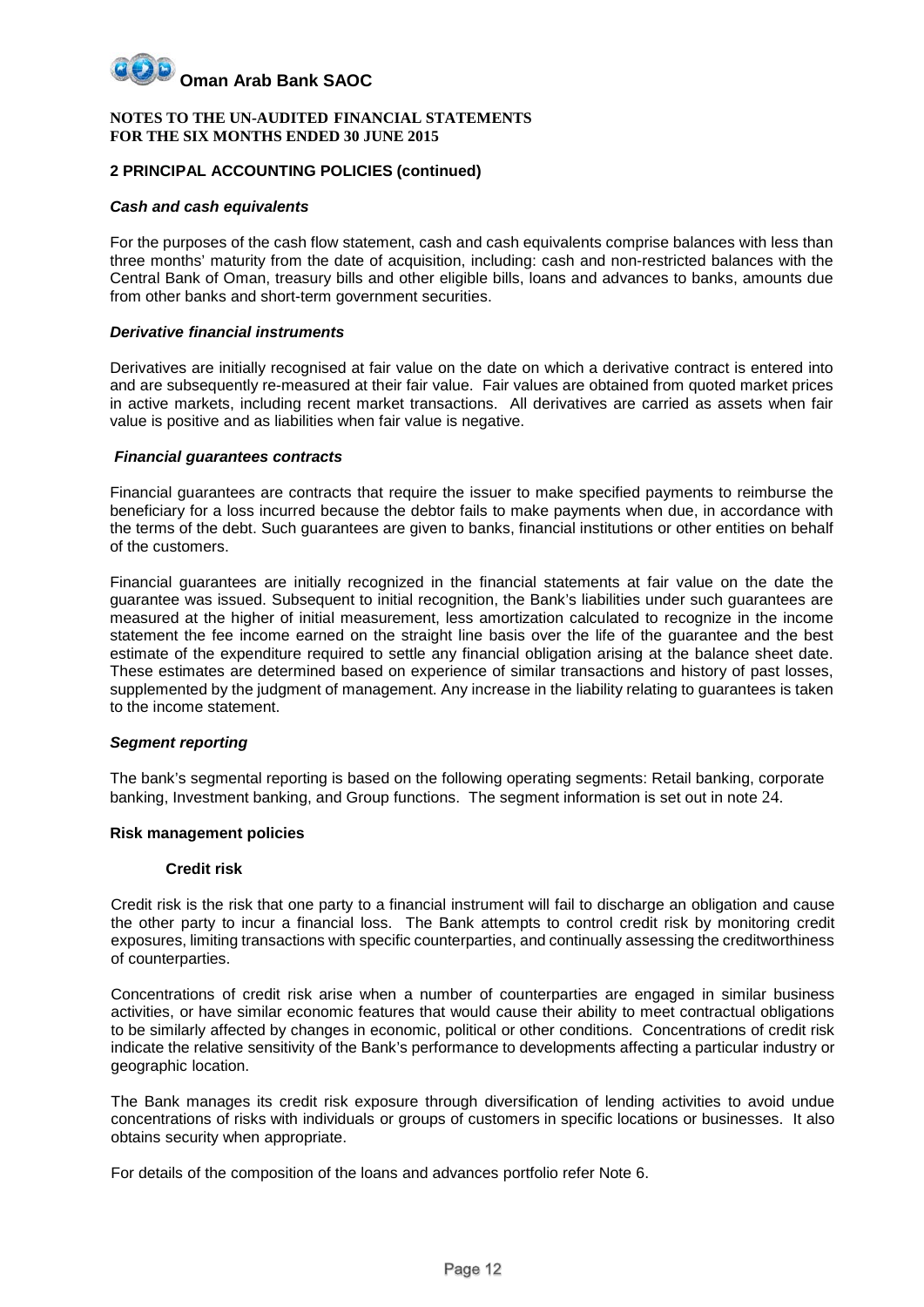#### **NOTES TO THE UN-AUDITED FINANCIAL STATEMENTS FOR THE SIX MONTHS ENDED 30 JUNE 2015**

#### **2 PRINCIPAL ACCOUNTING POLICIES (continued)**

#### **Risk management policies (continued)**

#### **Credit risk (continued)**

Repossessed properties are sold as soon as practicable with the proceeds used to reduce the outstanding balance of the debt. Repossessed assets are classified as other assets in the balance sheet.

#### **Interest rate risk**

Interest rate risk is the risk that the value of a financial instrument will fluctuate due to changes in the market interest rates. The Bank is exposed to interest/mark-up rate risk as a result of mismatches or gaps in the amount of interest/mark-up based assets and liabilities that mature or re-price in a given period. The Bank manages this risk by matching/re-pricing of assets and liabilities. The Bank is not excessively exposed to interest/mark-up rate risk as its assets and liabilities are re-priced frequently. The Assets and Liabilities Committee (ALCO) of the Bank monitors and manages the interest rate risk with the objective of limiting the potential adverse effects on the profitability of the Bank.

#### **Liquidity risk**

Liquidity risk is the risk that the Bank will encounter difficulty in raising funds to meet commitments associated with financial instruments. Liquidity risk may result from an inability to sell a financial asset quickly at close to its fair value. It includes the risk of being unable to fund assets at appropriate maturities and rates and the risk of being unable to liquidate an asset at a reasonable price and in an appropriate time frame.

The Bank's funding activities are based on a range of instruments including deposits, other liabilities and assigned capital. Consequently, funding flexibility is increased and dependence on any one source of funds is reduced. The Bank maintains liquidity by continually assessing, identifying and monitoring changes in funding needs required to strategic goals set in terms of the overall strategy. In addition the Bank holds certain liquid assets as part of its liquidity risk management strategy.

#### **Currency risk**

Currency risk arises where the value of financial instrument changes due to changes in foreign exchange rates. In order to manage currency risk exposure the Bank enters into ready, spot and forward transactions in the inter bank market.

The Bank's foreign exchange exposure comprises of forward contracts, foreign currencies cash in hand, balances with banks abroad, foreign placements and foreign currencies assets and liabilities. The net open position is managed within the acceptable limits by buying and selling foreign currencies at spot rates when considered appropriate segregation of duties exist between the front and back office functions while compliance with the net open position is independently monitored on an ongoing basis.

#### **Fair value of financial assets and liabilities**

The estimate of fair values of the financial instruments is based on information available to management as at reporting date.Whilst management has used its best judgment in estimating the fair value of the financial instruments, there are inherent weaknesses in any estimation technique. The estimates involve matters of judgment and cannot be determined with precision. The bases adopted in deriving the fair values are as follows:

#### **Certificate of Deposit and current account balances due to and from banks**

The carrying amount of certificate of deposit and current account balances due to and from banks was considered to be a reasonable estimate of fair value due to their short-term nature.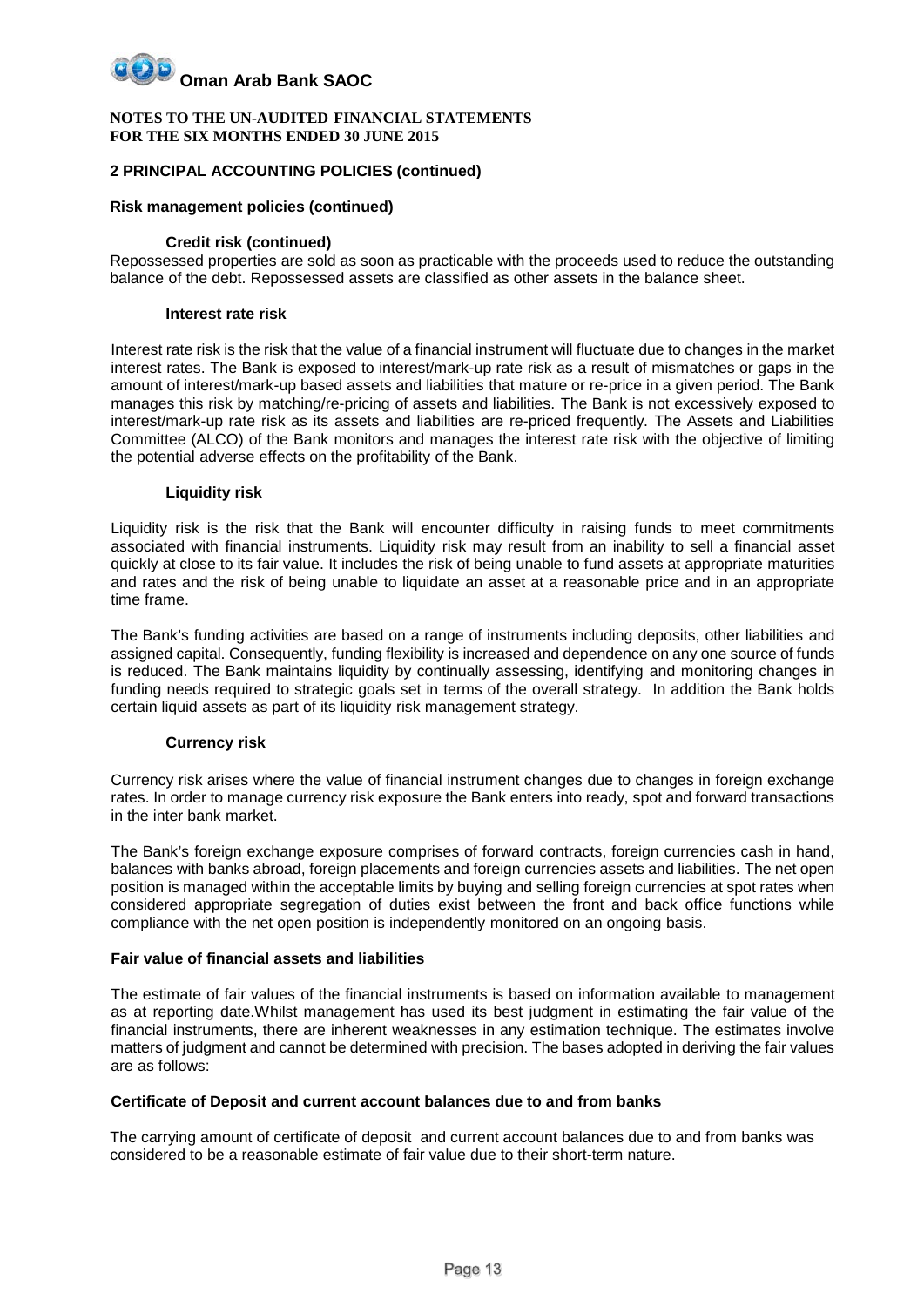

#### **2 PRINCIPAL ACCOUNTING POLICIES (continued)**

#### **Risk management policies (continued)**

#### **Loans and advances**

The estimated fair value of loans whose interest rates are materially different from the prevailing market interest rates are determined by discounting the contracted cash follows using market interest rates currently charged to similar loans. The fair value of non-performing loans approximates to the book value adjusted for provision for loan impairment. For the remainder, the fair value has been taken at book value as the prevailing interest rates offered on similar loans are not materially different from the actual loan rates.

#### **Investments**

Quoted market prices, when available are used as the measure for fair value. However, when the quoted market prices do not exist, fair values presented are estimates derived using the net present value or other valuation techniques.

#### **Customers' deposits**

The fair value of demand, call, and savings deposits is the amount payable on demand at the reporting date, which equals the carrying value of those liabilities. The estimated fair values of fixed rates deposits are determined by discounting the contractual cash flows using the market interest rates currently offered for similar deposits.

#### *Directors' remuneration*

The Directors' remuneration is governed as set out in the Articles of Association of the Bank, the Commercial Companies Law, regulations issued by the Capital Market Authority and regulations issued by the Central Bank of Oman.

The Annual General Meeting shall determine and approve the remuneration and the sitting fees for the Board of Directors and its sub-committees provided that such fees shall not exceed 5% of the annual net profit after deduction of the legal reserve and the optional reserve and the distribution of dividends to the shareholders provided that such fees shall not exceed RO 200,000. The sitting fees for each director shall not exceed RO 10,000 in one year.

#### **Comparative figures**

Certain previous year figures have been adjusted to conform to changes in presentation in the current year.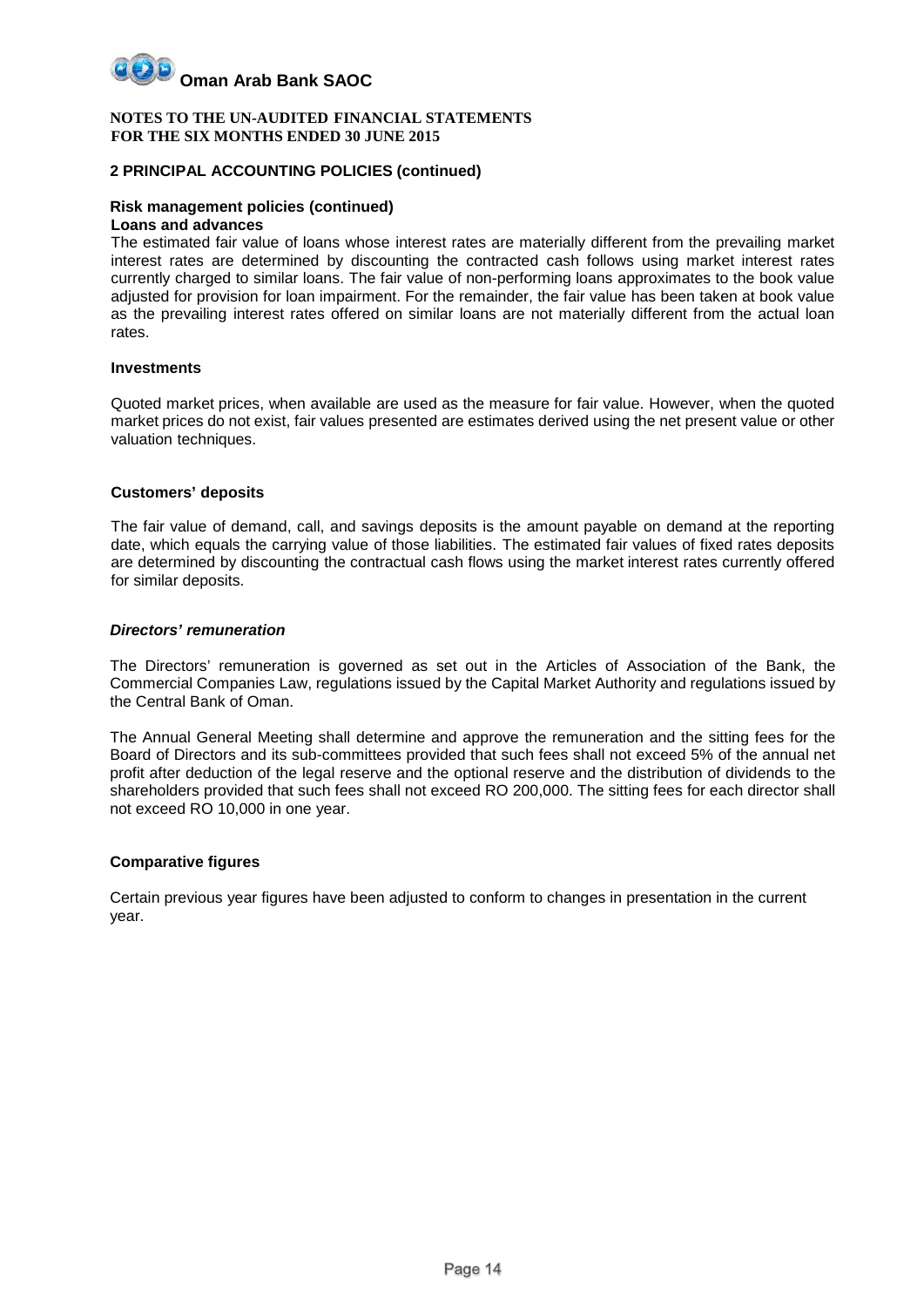

#### **3 Cash and balances with Central Bank of Oman**

|                                      | 30-Jun-15<br><b>RO 000</b> | 30-Jun-14<br><b>RO 000</b> |
|--------------------------------------|----------------------------|----------------------------|
| Cash                                 | 34.770                     | 26.563                     |
| Balances with Central Bank of Oman   |                            |                            |
| -Clearing account and other balances | 78,360                     | 36,672                     |
| -Statutory capital deposit           | 500                        | 500                        |
|                                      | 113,630                    | 63,735                     |

The capital deposit cannot be withdrawn without the approval of the Central Bank of Oman. Balances with Central Bank of Oman are non-interest bearing.

#### **4 Certificates of deposit**

Certificates of deposit are issued by the Central Bank of Oman for a period of 28 days and carry interest at the average rate of 0.125% as at 30 June 2015 (30 June 2014 – 0.125%).

#### **5 Due from banks**

|                         | 30-Jun-15     | 30-Jun-14     |
|-------------------------|---------------|---------------|
|                         | <b>RO 000</b> | <b>RO 000</b> |
| Money market placements | 47,204        | 21,550        |
| <b>Current accounts</b> | 22,393        | 14,668        |
|                         | 69,597        | 36,218        |

#### **6 Loans and advances**

|                                         | 30-Jun-15     | 30-Jun-14     |
|-----------------------------------------|---------------|---------------|
|                                         | <b>RO 000</b> | <b>RO 000</b> |
| <b>Commercial loans</b>                 | 709,602       | 640,021       |
| Overdrafts                              | 170,854       | 147,791       |
| Personal loans                          | 547,570       | 465,716       |
| Credit cards                            | 4,874         | 5,402         |
| Al-Yusr Financing activities            | 32,284        | 12,154        |
|                                         | 1,465,184     | 1,271,084     |
| Less: Allowance for loan impairment and |               |               |
| reserved interest                       | (39,947)      | (35, 113)     |
|                                         | 1,425,237     | 1,235,971     |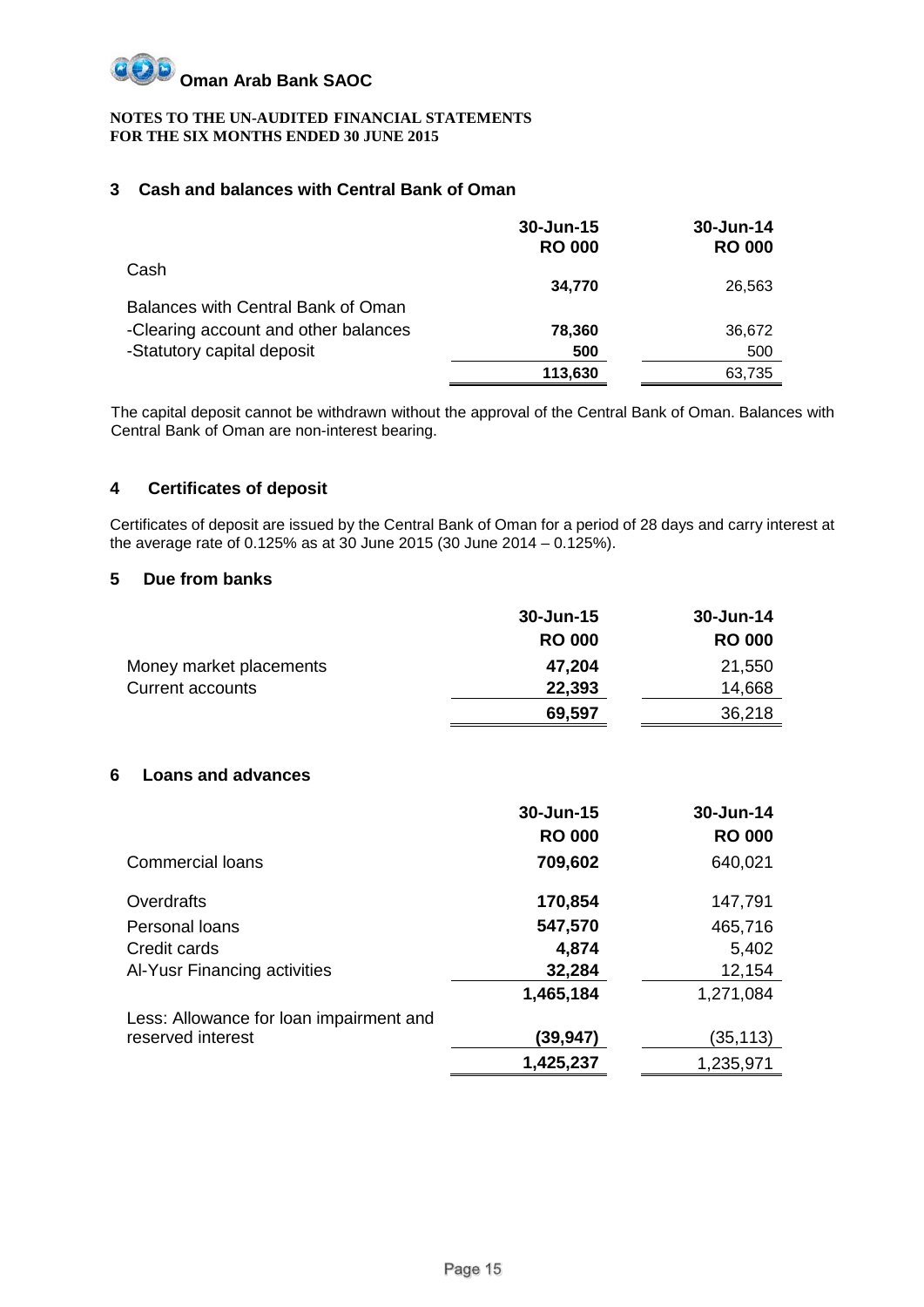#### **NOTES TO THE UN-AUDITED FINANCIAL STATEMENTS FOR THE SIX MONTHS ENDED 30 JUNE 2015**

#### **6 Loans and advances (continued)**

#### **(a)** *Allowance for loan impairment and reserved interest*

The movements in the provision for loan impairment and reserved interest were as follows:

|                                                                 |                                         | 30-Jun-15                                        |               |
|-----------------------------------------------------------------|-----------------------------------------|--------------------------------------------------|---------------|
|                                                                 | <b>Allowance for loan</b><br>impairment | <b>Contractual</b><br>interest not<br>recognised | <b>Total</b>  |
|                                                                 | <b>RO 000</b>                           | <b>RO 000</b>                                    | <b>RO 000</b> |
| Balance at beginning of period                                  | 30,651                                  | 6,339                                            | 36,990        |
| Provided during the period                                      | 4,913                                   | 1,188                                            | 6,101         |
| <b>General Provision - AL-Yusr</b>                              | 178                                     |                                                  | 178           |
| Amounts written off during the period                           | 208                                     | (286)                                            | (78)          |
| Amounts recovered during the period                             | (2,573)                                 | (671)                                            | (3, 244)      |
| Balance at end of period                                        | 33,377                                  | 6,570                                            | 39,947        |
|                                                                 |                                         |                                                  |               |
|                                                                 |                                         | 30-Jun-14                                        |               |
|                                                                 | <b>Allowance for loan</b><br>impairment | <b>Contractual</b><br>interest not<br>recognised | <b>Total</b>  |
|                                                                 | <b>RO 000</b>                           | <b>RO 000</b>                                    | <b>RO 000</b> |
| Balance at beginning of period                                  | 27,318                                  | 6,997                                            | 34,315        |
| Provided during the period                                      | 5,353                                   | 1,175                                            | 6,528         |
| General Provision - AL-Yusr                                     | 146                                     |                                                  | 146           |
| Amounts written off during the period                           | (401)                                   | (963)                                            | (1, 364)      |
| Amounts recovered during the period<br>Balance at end of period | (3,093)                                 | (1,419)                                          | (4, 512)      |

Total allowance for the potential loss on the performing loans as at 30 June 2015 is RO 19,821,138 (30 June 2014: 16,683,506). The Central Bank of Oman regulations require that the allowance for impaired loan account should be the higher of the provision determined in accordance with IAS 39 and Central Bank of Oman guidelines. Loans and advances on which interest has been reserved and/or has not been accrued amounted to RO 40,290,091 (30 June 2014: RO 35,124,585)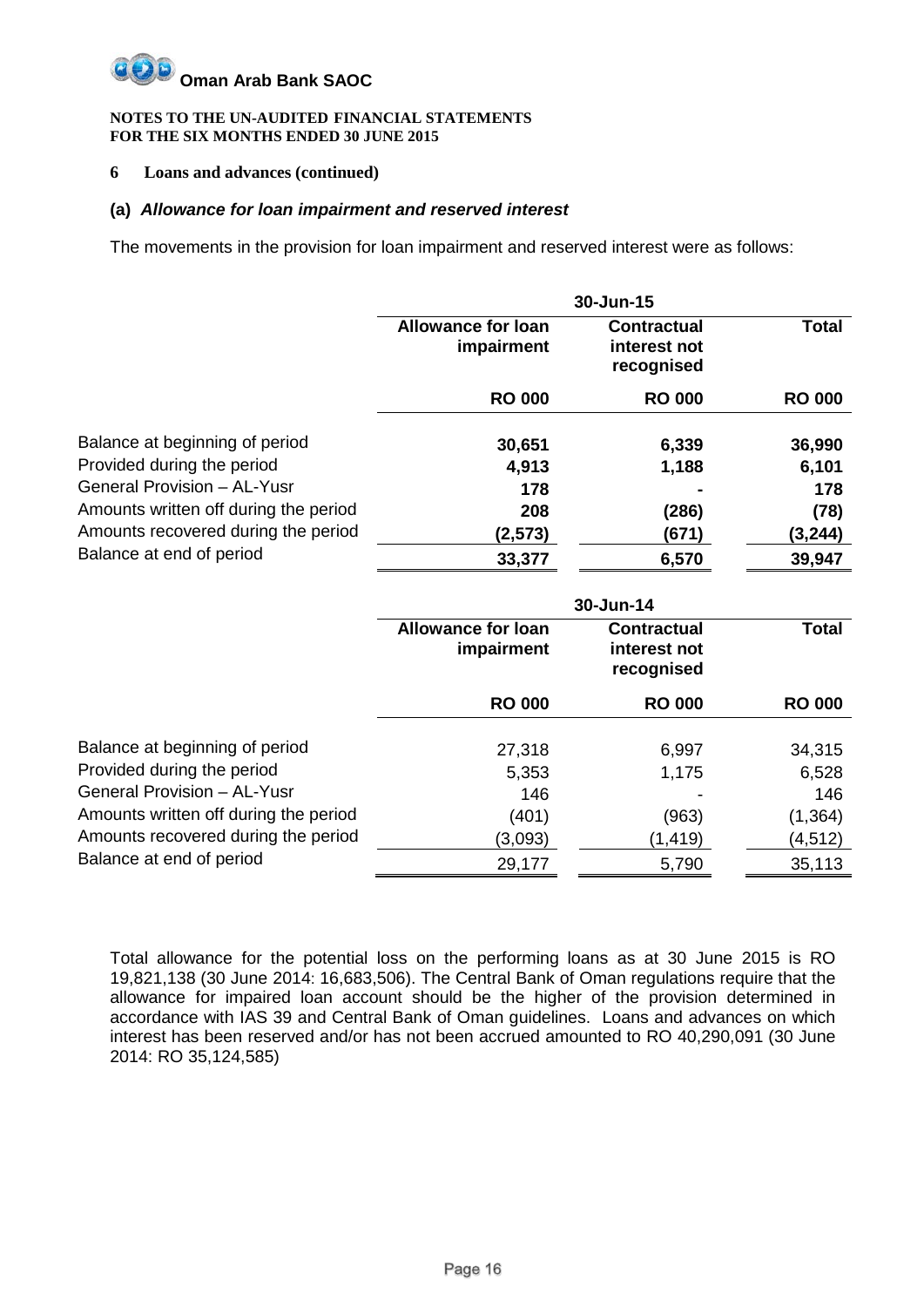

#### **6 Loans and advances (continued)**

#### **(b)** *Concentration of loans and advances*

Loans and advances were granted to customers within the Sultanate of Oman. The concentration of gross loans and advances by industry sector is as follows:

|                                       | 30-Jun-15     | 30-Jun-14     |
|---------------------------------------|---------------|---------------|
|                                       | <b>RO 000</b> | <b>RO 000</b> |
| Personal loans including credit cards | 574,040       | 478,451       |
| Construction                          | 151,696       | 123,694       |
| Transportation                        | 112,613       | 144,908       |
| Manufacturing                         | 110,521       | 109,146       |
| Wholesale and retail trade            | 71,772        | 67,138        |
| <b>Financial Institutions</b>         | 68,103        | 31,647        |
| Import trade                          | 56,601        | 41,245        |
| <b>Services</b>                       | 54,695        | 43,791        |
| <b>Utilities</b>                      | 45,155        | 63,303        |
| Mining and quarrying                  | 9,452         | 31,922        |
| Government                            | 8,760         |               |
| Agriculture and allied activities     | 6,112         | 6,596         |
| Export trade                          | 1,022         | 835           |
| <b>Others</b>                         | 194,642       | 128,405       |
|                                       | 1,465,184     | 1,271,084     |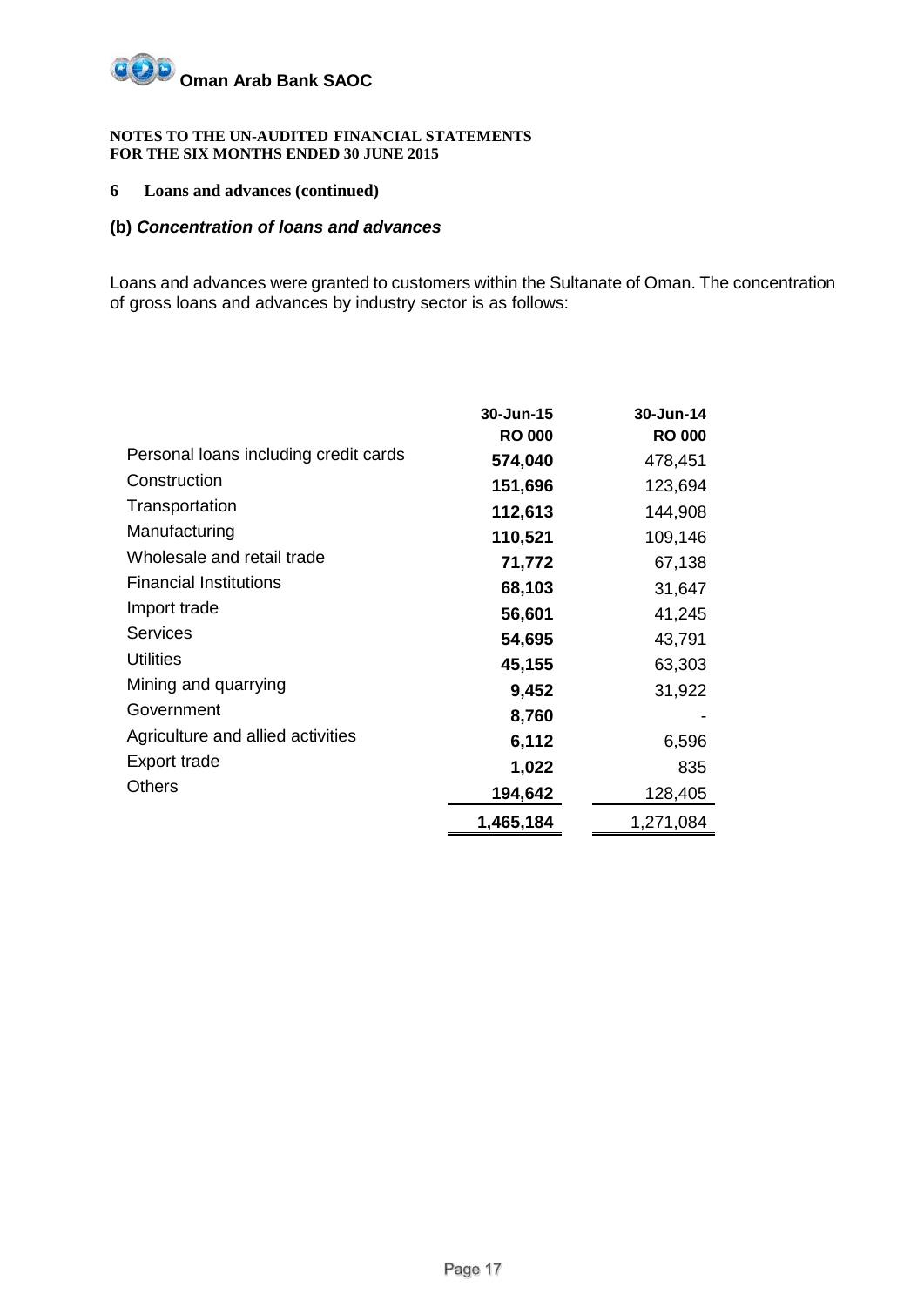

#### **7 Investment securities**

|                                                        | 30-Jun-15<br><b>RO' 000</b> | 30-Jun-14<br><b>RO' 000</b> |
|--------------------------------------------------------|-----------------------------|-----------------------------|
| <b>Available for sale</b>                              |                             |                             |
|                                                        |                             |                             |
| - quoted                                               | 19,570                      | 21,731                      |
| - unquoted                                             | 864                         | 369                         |
|                                                        | 20,434                      | 22,100                      |
| Designated at fair value through profit or loss        |                             |                             |
| - quoted                                               | 470                         | 773                         |
| - unquoted                                             | 314                         | 286                         |
| Total investments at fair value through profit or loss | 784                         | 1,059                       |
| Held for trading                                       |                             |                             |
| - quoted                                               | 306                         | 308                         |
| - unquoted                                             |                             |                             |
|                                                        | 306                         | 308                         |
| <b>Held to maturity</b>                                |                             |                             |
| Oman Government Development Bonds                      | 51,016                      | 31,938                      |
| <b>Oman Trasury Bills</b>                              | 72,000                      |                             |
| <b>Total investments held to maturity</b>              | 123,016                     | 31,938                      |
|                                                        |                             |                             |
| <b>Total investments in securities</b>                 | 144,540                     | 55,405                      |

The movement in the investment can be summarized as follow:

| At 1                             |                                   | <b>Disposals</b>                        | <b>Changes in</b><br>fair value<br>recorded in<br>statement of | fair value                    | At 31                         |
|----------------------------------|-----------------------------------|-----------------------------------------|----------------------------------------------------------------|-------------------------------|-------------------------------|
| January<br>2015<br><b>RO'000</b> | <b>Additions</b><br><b>RO'000</b> | (sale &<br>redemption)<br><b>RO'000</b> | comprehensive<br>income<br><b>RO'000</b>                       | in<br>equity<br><b>RO'000</b> | June<br>2015<br><b>RO'000</b> |
|                                  |                                   |                                         |                                                                |                               |                               |
| 22,365                           | 18,660                            | (21, 497)                               | (309)                                                          | 351                           | 19,570                        |
| 355                              | 4                                 |                                         |                                                                | 505                           | 864                           |
|                                  |                                   |                                         |                                                                |                               |                               |
| 617                              | $\overline{7}$                    |                                         | 450                                                            |                               | 470                           |
| 317                              |                                   |                                         | (3)                                                            |                               | 314                           |
|                                  |                                   |                                         |                                                                |                               |                               |
| 330                              | 28                                | (28)                                    | (24)                                                           |                               | 306                           |
| 50,402                           | 72,614                            |                                         |                                                                | $\overline{\phantom{a}}$      | 123,016                       |
| 74,386                           | 91,313                            | (22, 129)                               | 114                                                            | 856                           | 144,540                       |
|                                  |                                   |                                         | (604)                                                          |                               | <b>Changes in</b><br>recorded |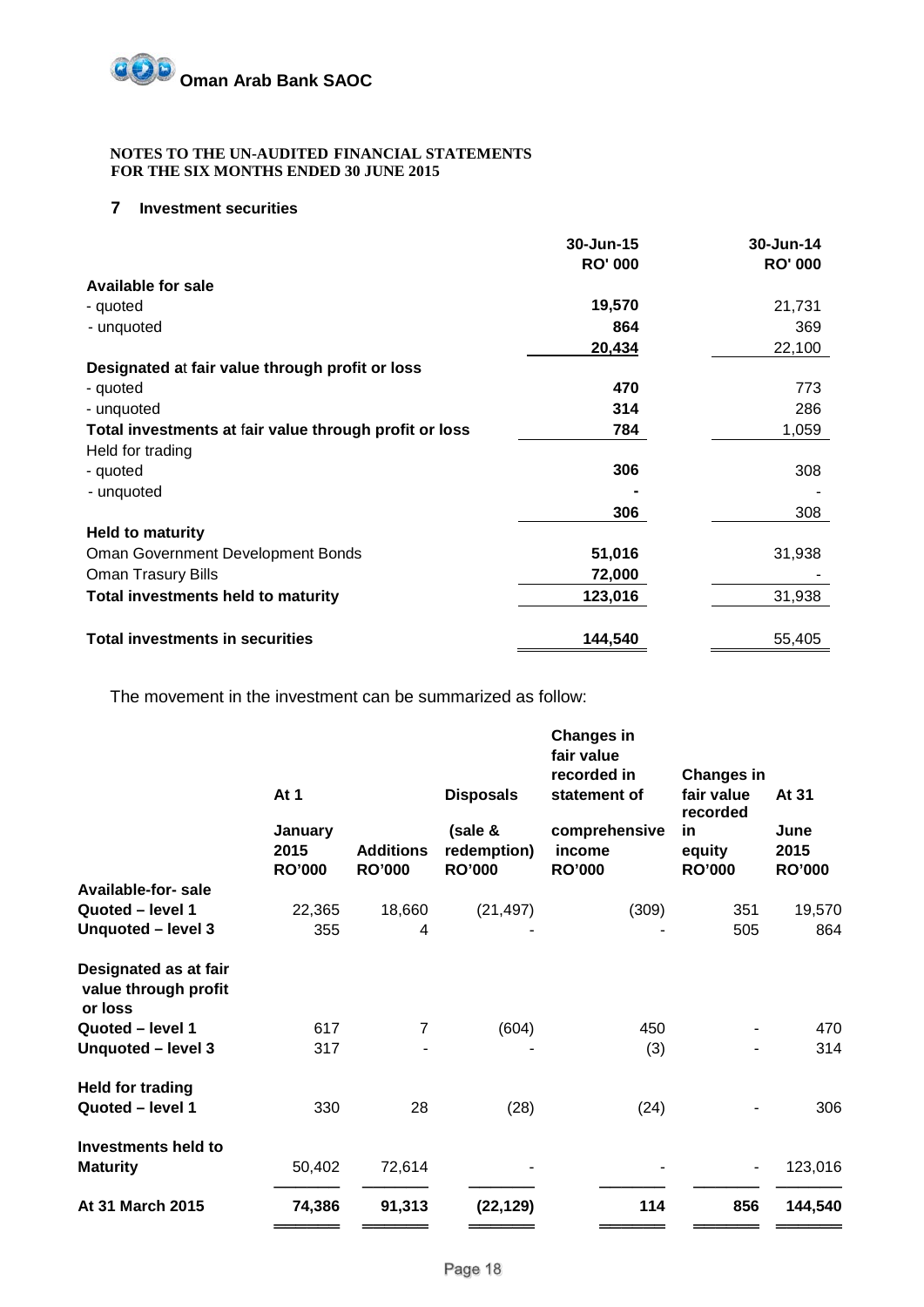

#### **7 Investment securities (continued)**

All the bonds are denominated in Rial Omani and are issued by the Government of Oman. They carry interest rates varying between 2.75 % and 5.50% (2014– 2.75% to 5.5%) per annum. The maturity profile of the bonds, based on the remaining maturity from the balance sheet date, is as follows:

|                 | 30-Jun-15      | 30-Jun-14 |
|-----------------|----------------|-----------|
|                 | <b>RO'000</b>  | RO'000    |
| Within One year | $\blacksquare$ | 2,400     |
| 1 to 5 years    | 51,016         | 29,538    |
|                 | 51,016         | 31,938    |

#### **8 Property and equipment**

|                       |                 |                 | <b>Furniture</b> |                 |                    |               |
|-----------------------|-----------------|-----------------|------------------|-----------------|--------------------|---------------|
|                       | <b>Land and</b> | <b>Computer</b> | and              | <b>Motor</b>    |                    |               |
|                       | buildings       | equipment       | fixture          | <b>Vehicles</b> | <b>Capital WIP</b> | <b>Total</b>  |
|                       | <b>RO 000</b>   | <b>RO 000</b>   | <b>RO 000</b>    | <b>RO 000</b>   | <b>RO 000</b>      | <b>RO 000</b> |
| <b>Cost</b>           |                 |                 |                  |                 |                    |               |
| At 1 January 2015     | 24,140          | 15,818          | 9,617            | 565             | 1,258              | 51,398        |
| <b>Additions</b>      |                 | 800             | 482              | 134             | 244                | 1,660         |
| Disposals             |                 |                 |                  | (15)            |                    | (15)          |
| At 30 Jun 2015        | 24,140          | 16,618          | 10,099           | 684             | 1,502              | 53,043        |
| <b>Depreciation</b>   |                 |                 |                  |                 |                    |               |
| At 1 January 2015     | 3,552           | 11,499          | 6,648            | 377             |                    | 22,076        |
| Charge for the period | 295             | 816             | 509              | 33              |                    | 1,653         |
| Disposals             |                 |                 |                  | (2)             |                    | (2)           |
| At 31 Mar 2015        | 3,847           | 12,315          | 7,157            | 408             |                    | 23,727        |
| Net book value        |                 |                 |                  |                 |                    |               |
| At 30 Jun 2015        | 20,293          | 4,303           | 2,942            | 276             | 1,502              | 29,316        |
| At 30 June 2014       | 18,199          | 4,231           | 3,163            | 204             | 836                | 26,633        |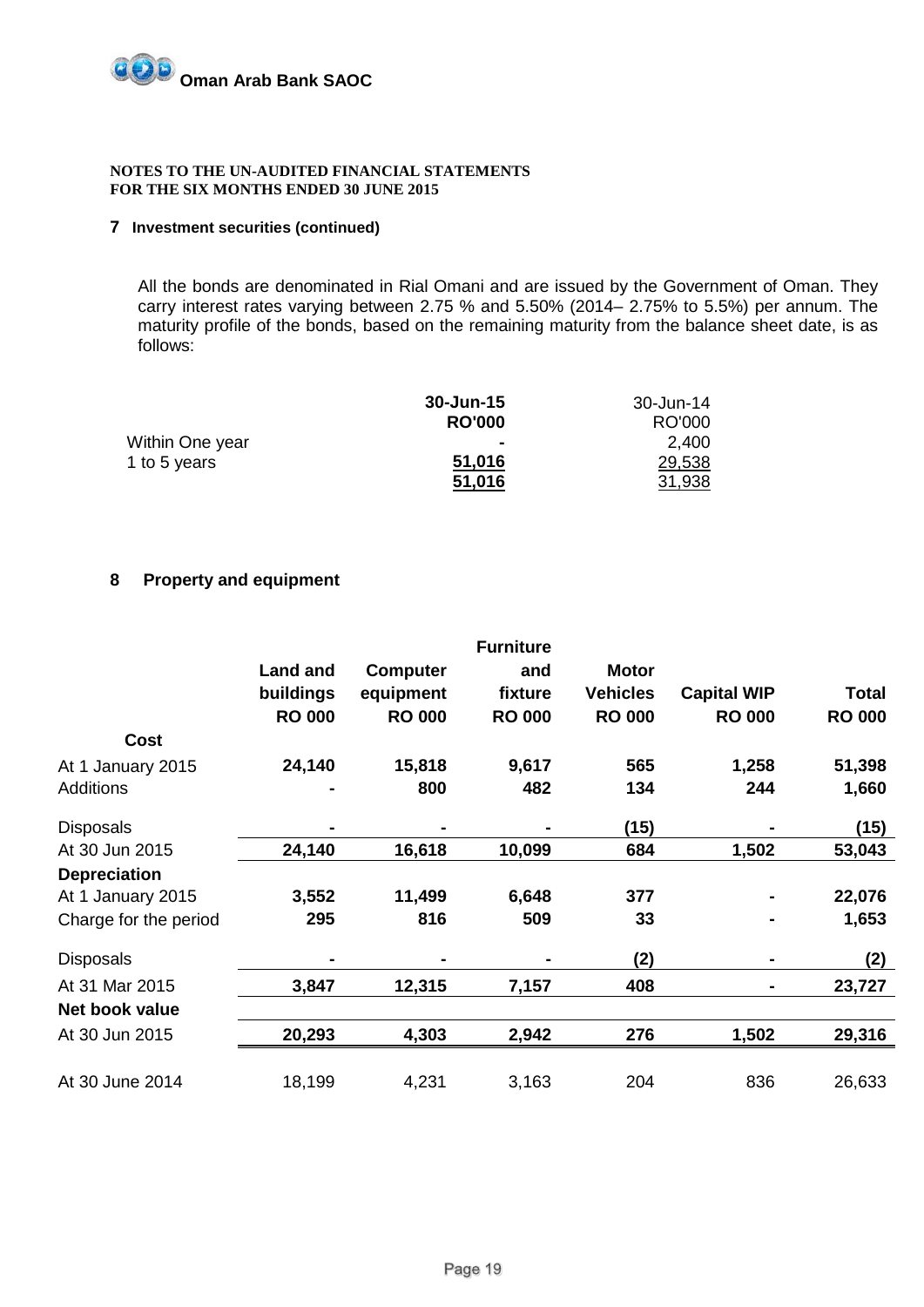#### **NOTES TO THE UN-AUDITED FINANCIAL STATEMENTS FOR THE SIX MONTHS ENDED 30 JUNE 2015**

#### **9 Other assets**

|                                                | 30-Jun-15     | 30-Jun-14     |
|------------------------------------------------|---------------|---------------|
|                                                | <b>RO 000</b> | <b>RO 000</b> |
| Acceptances                                    | 24,723        | 25,870        |
| Interest receivable                            | 7,565         | 5,203         |
| Prepayments                                    | 2,806         | 1,888         |
| Receivable from Investment customers           | 1,305         | 1,516         |
| Positive Fair Value change - Forward contracts | 227           | 175           |
| Credit card settlement                         | 1,811         | 1,388         |
| <b>Others</b>                                  | 2,178         | 1,678         |
|                                                | 40,615        | 37,717        |

#### **10 Due to banks**

|                  | 30-Jun-15     | 30-Jun-14     |
|------------------|---------------|---------------|
|                  | <b>RO 000</b> | <b>RO 000</b> |
| Current accounts | 8,890         | 8,467         |

#### **11 Customers' deposits**

|                          | 30-Jun-15     | 30-Jun-14     |
|--------------------------|---------------|---------------|
|                          | <b>RO 000</b> | <b>RO 000</b> |
| Demand and call accounts | 663,052       | 576,251       |
| Term deposits            | 648,240       | 570,366       |
| Savings accounts         | 238,528       | 207,077       |
|                          | 1,549,820     | 1,353,694     |

The concentration of customers' deposits by government and private sector is as follows:

|            | 30-Jun-15     | 30-Jun-14     |
|------------|---------------|---------------|
|            | <b>RO 000</b> | <b>RO 000</b> |
| Private    | 1,139,662     | 1,024,780     |
| Government | 410,158       | 328,914       |
|            | 1,549,820     | 1,353,694     |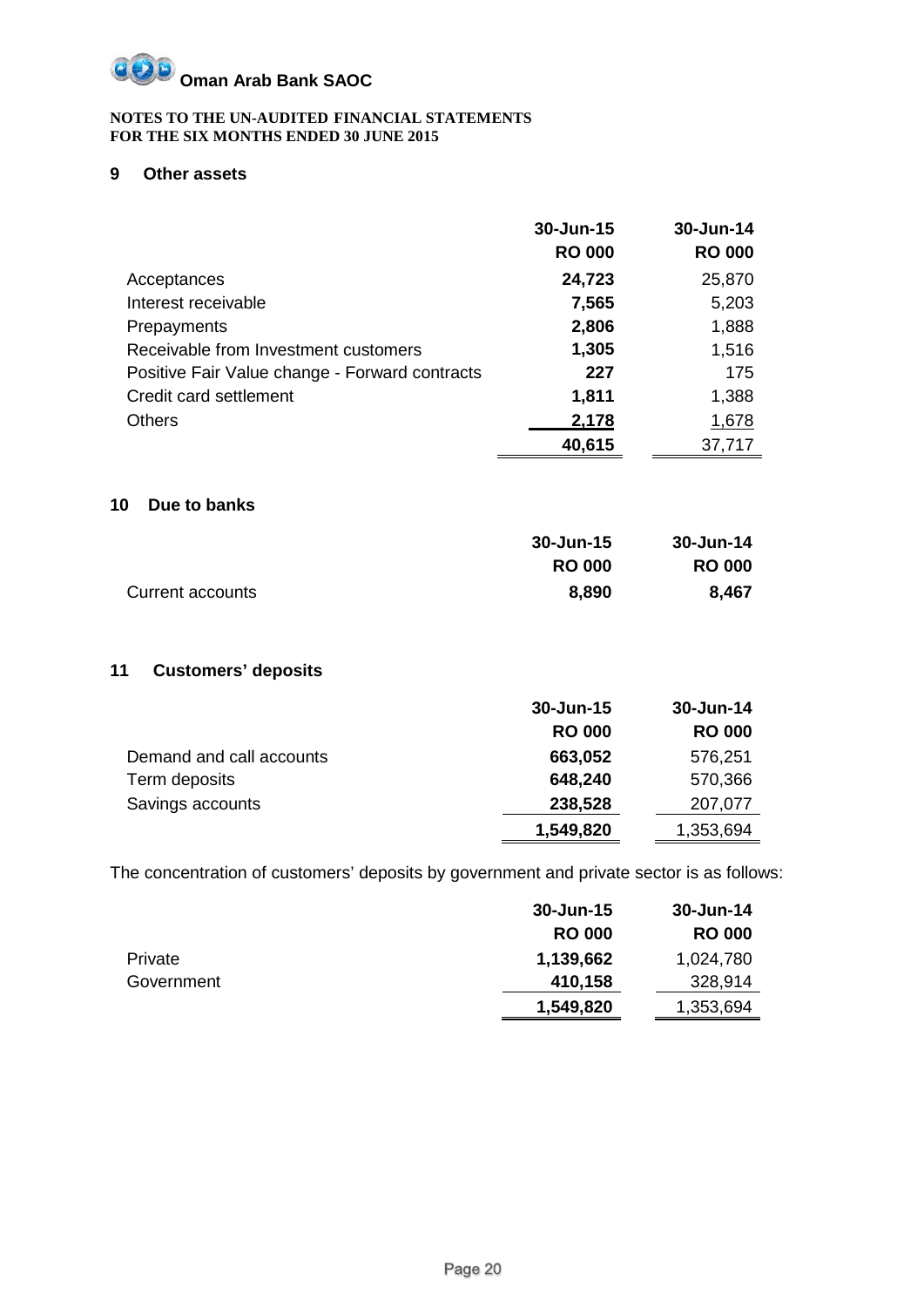

#### **12 Other liabilities**

|                                                | 30-Jun-15     | 30-Jun-14     |
|------------------------------------------------|---------------|---------------|
|                                                | <b>RO 000</b> | <b>RO 000</b> |
| Acceptances                                    | 24,723        | 25,870        |
| Balances in investment customers accounts      | 21,795        | 6,154         |
| Interest Payable                               | 7,235         | 2,383         |
| Accrued expenses and others                    | 2,031         | 4,982         |
| Certified cheques and acceptances              | 8,597         | 13,054        |
| Staff related provisions                       | 5,886         | 5,571         |
| Interest and commission received in advance    | 1,933         | 1,644         |
| <b>Credit Card settlement</b>                  | 543           | 167           |
| Negative Fair Value change - Forward contracts | 214           | 417           |
|                                                | 72,957        | 60,242        |

The charge and amounts paid in respect of employee terminal benefits were RO 221,348 (30 June 2014: RO 107,009) and RO 316,337 (30 June 2014: RO 97,157).

#### **12 a. Subordinated bonds**

In order to enhance the capital adequacy and to meet the funding requirements, the Bank issued non-convertible unsecured subordinated bonds of RO 50 Million (50,000,000 units of RO 1 each) for a tenor of five years and one month in April 2012 through private placement. The bonds are listed in the Muscat Securities Market and are transferable through trading. The bonds carry a fixed coupon rate of 5.5% per annum (2014: 5.5% per annum), payable semi-annually with the principal payable on maturity.

#### **13 Taxation**

The Bank is liable for income tax in accordance with the income tax laws of the Sultanate of Oman. The tax has been provided at 12%, the rate applicable to the Bank. The assessments for the years up to 2008 are complete. The bank has adequate provisions for the tax liability, if any.

#### **14 Share capital**

The authorized capital is RO 200,000,000 and the issued share capital comprises 1,160,000,000 fully paid shares of RO 0.100 each. RO 13 million has been assigned as capital for the Islamic Banking services of the Bank, which has commenced operations in July 2013:

|                          | 30-June-15                   |                       | 30-June-14 |                    |         |
|--------------------------|------------------------------|-----------------------|------------|--------------------|---------|
|                          | Country of in<br>corporation | Share<br>holding<br>% | RO 000     | Share<br>holding % | RO 000  |
| <b>OMINVEST</b>          | Oman                         | 50.99                 | 59,148     | 50.99              | 59,148  |
| Arab Bank Plc            | Jordan                       | 49                    | 56,840     | 49                 | 56,840  |
| Oman Investment services | Oman                         | 0.01                  | 12         | 0.01               | 12      |
|                          |                              | 100                   | 116.000    | 100                | 116,000 |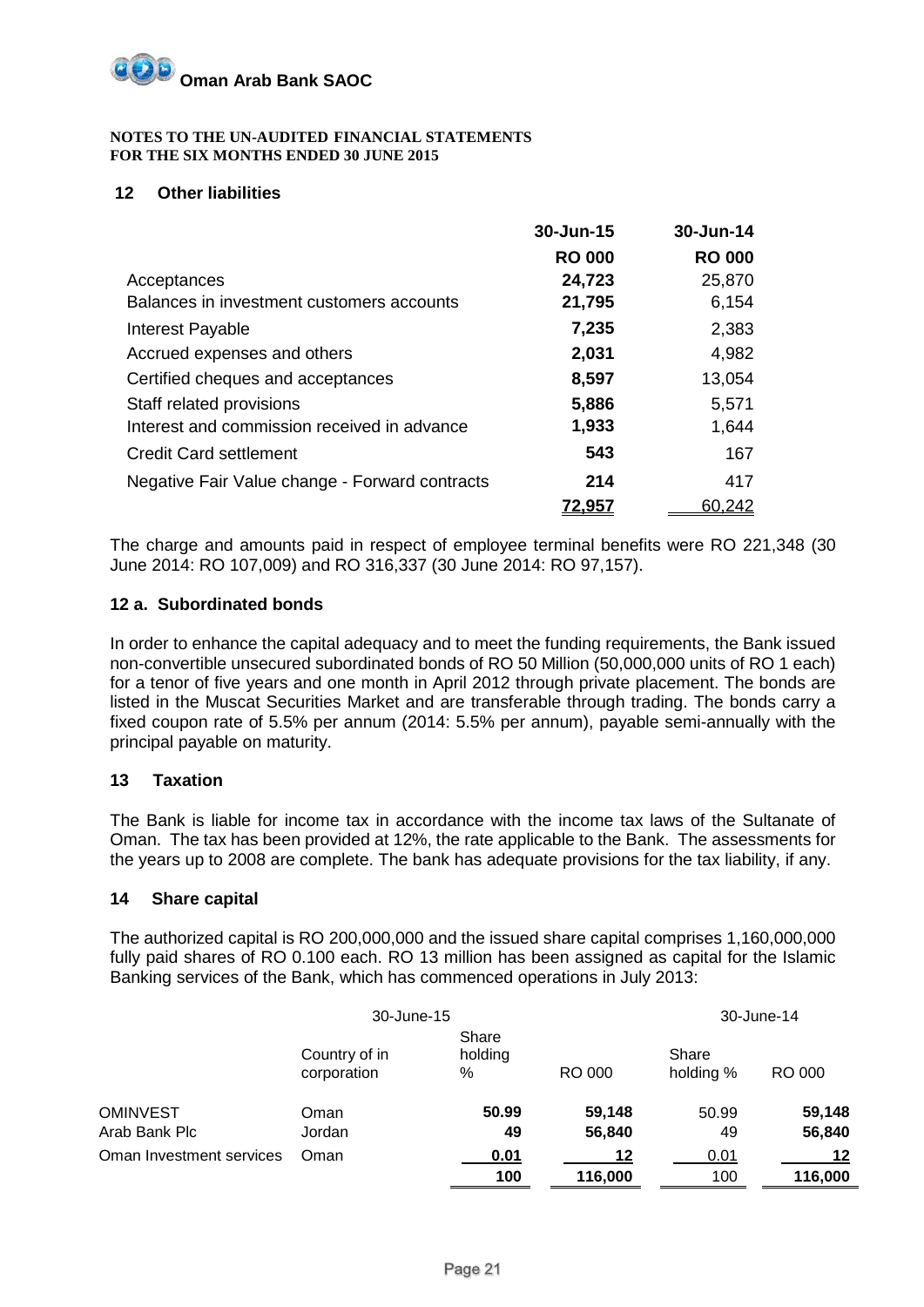

#### **15 Legal reserve**

According to the Omani Commercial Companies Law of 1974, the Bank is required to transfer 10% of the profit for the year to legal reserve until the accumulated balance of this reserve equals at least one third of the Bank's Paid up share capital. The legal reserve is not available for distribution.

#### **16 Interest income**

| 6 months ended |               |  |
|----------------|---------------|--|
| 30-Jun-15      | 30-Jun-14     |  |
| <b>RO 000</b>  | <b>RO 000</b> |  |
| 29,997         | 27,703        |  |
| 132            | 51            |  |
| 144            | 95            |  |
| 576            | 391           |  |
| 30,849         | 28,240        |  |
|                |               |  |

Interest bearing assets earned interest at an average rate of 3.87% for the six months ended 30 June 2015 (30 June 2014: 4.07%).

#### **17 Interest expense**

|                    | 6 months ended |               |
|--------------------|----------------|---------------|
|                    | 30-Jun-15      | 30-Jun-14     |
|                    | <b>RO 000</b>  | <b>RO 000</b> |
| Time deposits      | 5,357          | 4,631         |
| Subordinated bonds | 1,364          | 1,372         |
| Call accounts      | 465            | 370           |
| Savings accounts   | 145            | 207           |
|                    | 7,331          | 6,580         |

For the six months ended 30 June 2015, the average cost of funds was 0.96% (30 June 2014: 1.04%)

#### **18 Investment income**

| Income from investments at fair value<br>through profit or loss | 30-Jun-15     | 30-Jun-14     |
|-----------------------------------------------------------------|---------------|---------------|
|                                                                 | <b>RO 000</b> | <b>RO 000</b> |
| Profit/Loss on sale of investments                              | 1,718         | 844           |
| Dividend income                                                 | 754           | 858           |
| Unrealized gain/(loss) for investments                          | (114)         | 82            |
| <b>Total investment income</b>                                  | 2,358         | 1.784         |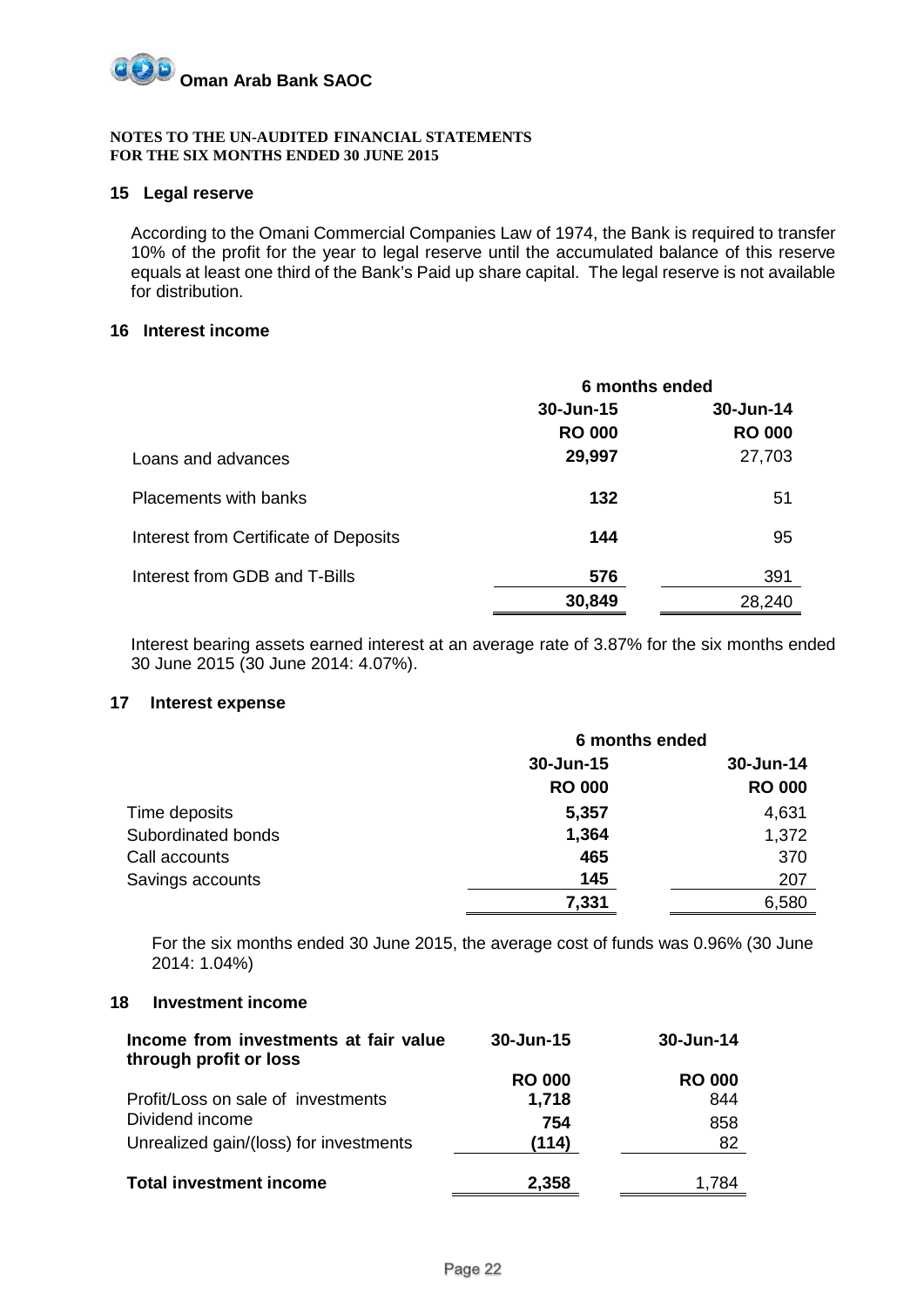#### **19 Other operating income**

|                    | 30-Jun-15     | 30-Jun-14     |
|--------------------|---------------|---------------|
|                    | <b>RO 000</b> | <b>RO 000</b> |
| Fees & Commissions | 11,434        | 9,998         |
| Exchange income    | 2,547         | 2,340         |
| Other income       | 82            | 55            |
|                    | 14,063        | 12,393        |

#### **20 Related party transactions**

Oman Arab Bank has a management agreement with Arab Bank Plc Jordan, which owns 49% of the bank's share capital. In accordance with the terms of that management agreement, Arab Bank Plc Jordan provides banking related technical assistance and other management services, including the secondment of managerial staff. The annual fee payable to Arab Bank is 0.3% of the Bank's net profit after tax.

The Bank accepts deposits from its directors and other related concerns including its affiliate banks. Similarly, the Bank provides loans and advances, and other banking services to these parties. These transactions are entered into in the normal course of the Bank's business, on an arm's length basis at open market prices. All loans and advances to related parties are performing advances and are free of any provision for possible credit losses. At 30 June, balances with directors and other related parties were as follows:

|                                                                                                                 | <b>Jun-15</b><br><b>RO' 000</b>     |               | $Jun-14$<br><b>RO' 000</b>          |               |
|-----------------------------------------------------------------------------------------------------------------|-------------------------------------|---------------|-------------------------------------|---------------|
| <b>Related party transactions</b>                                                                               | <b>Major</b><br><b>Shareholders</b> | <b>Others</b> | <b>Major</b><br><b>Shareholders</b> | <b>Others</b> |
| Loans and advances                                                                                              | 19,500                              | 64,121        | 4,500                               | 39,224        |
| Customers' deposits                                                                                             | 9,326                               | 13,039        | 4,117                               | 19,417        |
| Investments                                                                                                     |                                     |               | 960                                 | 597           |
| Due from banks                                                                                                  | 12,793                              |               | 8,205                               |               |
| Due to banks                                                                                                    | 4,958                               |               | 2,429                               |               |
| Stand by line of credit                                                                                         | 48,125                              |               | 48,125                              |               |
| Letters of credit, guarantees and<br>acceptances                                                                | 193,630                             | 3,043         | 182,032                             | 1,904         |
| The Income Statement includes the<br>following amounts in relation to the<br>transactions with related parties: |                                     |               |                                     |               |
| Interest & commission income                                                                                    | 402                                 | 365           | 94                                  | 371           |
| Interest & commission expense                                                                                   | 212                                 | 1             | 206                                 | 1             |
| Key management compensation                                                                                     |                                     |               |                                     |               |
|                                                                                                                 |                                     | 30-Jun-15     |                                     | 30-Jun-14     |
|                                                                                                                 |                                     |               | <b>RO 000</b>                       | <b>RO 000</b> |
| Salaries and other short term benefits                                                                          |                                     |               | 523                                 | 480           |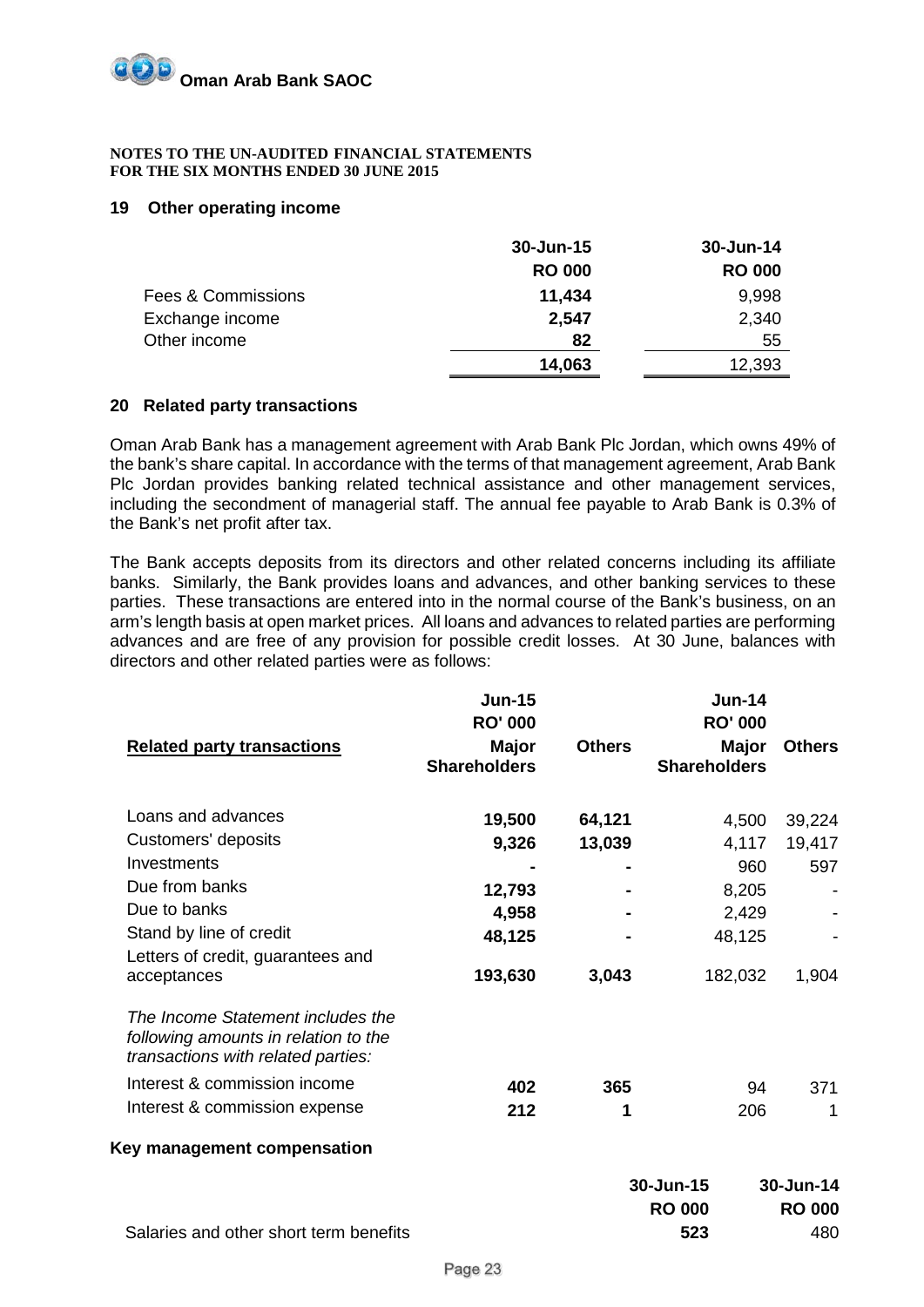

End of service benefits **32** 56

#### **NOTES TO THE UN-AUDITED FINANCIAL STATEMENTS FOR THE SIX MONTHS ENDED 30 JUNE 2015**

#### **21 (a) Commitments and Contingent Liabilities**

The Bank is a party to financial instrument with off-balance sheet credit risk in the normal course of business to meet the financing needs of its customers. These financial instruments include standby letters of credit, financial guarantees to third parties, commitments to extend credit and others. The Bank's exposure to credit loss in the event of non-performance by the other party to such financial instruments is represented by the contract value or the notional amount of the instrument. However, generally the credit risk on these transactions is lower than the contract value or the notional amount. In addition, some commitments to extend credit can be cancelled or revoked at any time at the banks option.

The risk involved is essentially the same as the credit risk involved in extending loan facilities and therefore these transactions are subject to the same credit organisation, portfolio maintenance and collateral requirements for customers applying for loans and advances. The outstanding contract value or the notional amounts of these instruments at 31 March were as follows:

|                   | 30-Jun-15     | 30-Jun-14     |
|-------------------|---------------|---------------|
|                   | <b>RO 000</b> | <b>RO 000</b> |
| Letters of credit | 309,501       | 420,838       |
| Guarantees        | 592,790       | 479,598       |
|                   | 902,291       | 900,436       |

Letters of credit and guarantees amounting to RO 896,375,682 (30 June 2014: RO 667,620,776) were counter guaranteed by other banks.

#### **(b)** *Forward foreign exchange contracts*

At the balance sheet date, there were outstanding forward foreign exchange contracts, all maturing within one year, on behalf of customers for the sale and purchase of foreign currencies. The contract values are summarised below:

|                  | 30-Jun-15     | 30-Jun-14     |
|------------------|---------------|---------------|
|                  | <b>RO 000</b> | <b>RO 000</b> |
| <b>Sales</b>     | 40,817        | 31,307        |
| <b>Purchases</b> | (40, 862)     | (31, 315)     |
| <b>Net</b>       | (45)          | (8)           |

#### **(c)** *Assets pledged as Security*

At the balance sheet date, the bank has not pledged any of its assets as security. (30 June 2014 no assets pledged).

#### **22 Basic Earnings per share**

| Profit for the year (RO'000)                                     | 2015<br>15,871,881 | 2014<br>14,406,565 |
|------------------------------------------------------------------|--------------------|--------------------|
| Weighted average number of shares<br>outstanding during the year | 116,000,000        | 116,000,000        |
| Basic earnings per share (RO)                                    | 0.028              | 0.025              |

Page 24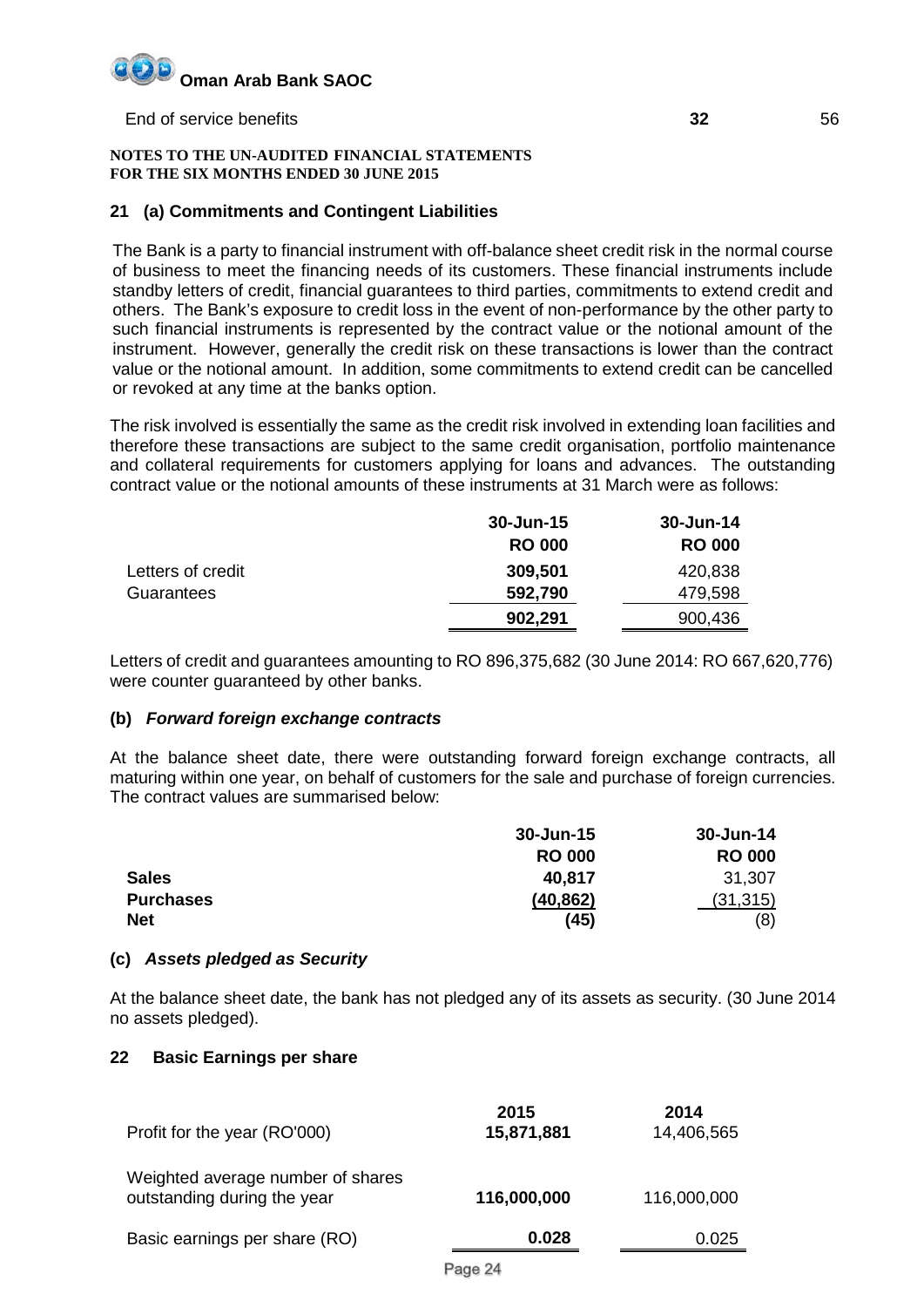

#### **Basic Earnings per share (Continued)**

The par value of each share is 100 Baizas. The basic earnings per share is the profit for the period divided by the weighted average number of shares outstanding.

#### **23 Capital adequacy**

The principal objective of the Central Bank of Oman's (CBO) capital adequacy requirement is to ensure that an adequate level of capital is maintained to withstand any losses which may result from the risks in a bank's balance sheet, in particular credit risk. CBO's risk based capital adequacy framework is consistent with the international standards of the Bank of International Settlement (BIS).

CBO requires the banks' registered in the Sultanate of Oman to maintain the capital adequacy a minimum of 12% based on guidelines of the Basel II accord from December 2010 onwards..The transition period of phasing-in of regulatory adjustments of capital under Basel III in Oman would be from December 31, 2013 to December 31, 2017. CBO requires the banks in Oman to maintain a capital conservation buffer (CCB) of 0.625% in addition to the minimum capital of 12% from 1 January 2014 to 31 December 2016. Additional CCB of 0.625% must be maintained annually between 1 January 2017 and 31 December 2018.

The ratio calculated in accordance with the CBO and BIS capital adequacy guidelines as per Basle II accord is as follows. :

| <b>Capital</b>                                                  | 30-Jun-15<br><b>RO 000</b> | 30-Jun-14<br><b>RO 000</b> |
|-----------------------------------------------------------------|----------------------------|----------------------------|
| Tier I                                                          | 198,880                    | 185,788                    |
| Tier II                                                         | 37,264                     | 45,256                     |
| Total capital base                                              | 236,144                    | 231,044                    |
| <b>Risk Weighted Assets</b>                                     |                            |                            |
| Credit risk                                                     | 1,648,594                  | 1,359,271                  |
| Market risk                                                     | 4,538                      | 6,925                      |
| Operation risk                                                  | 122,800                    | 112,263                    |
| Total risk weighted assets<br><b>BIS Capital Adequacy Ratio</b> | 1,775,932<br><u>13.30%</u> | 1,478,459<br><u>15.63%</u> |